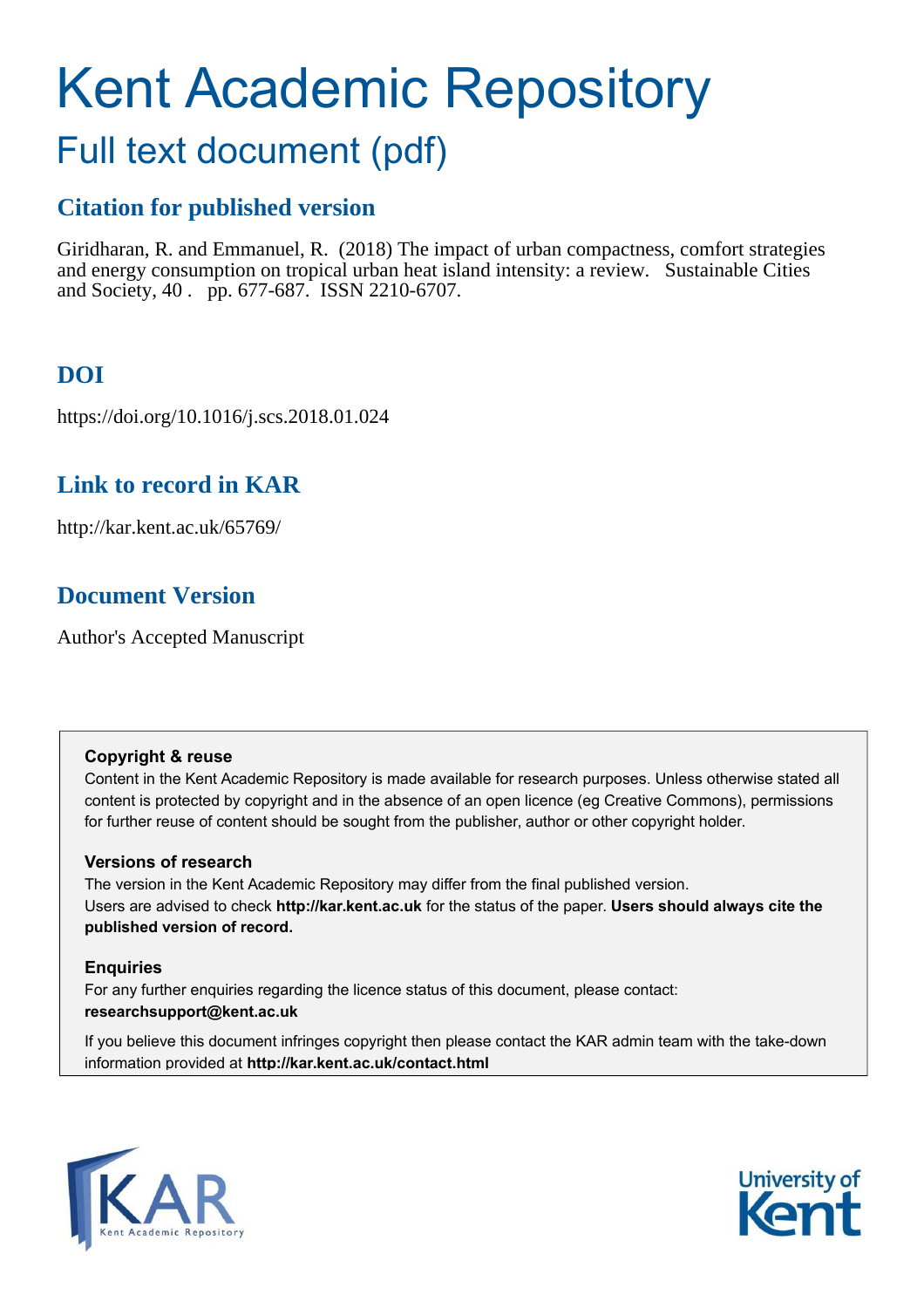| $\mathbf{1}$                                 | The impact of urban compactness, comfort strategies and energy                                                                                                                                                                                                                                                                                                                                                                                                                                                                                                                                                                                                                                                                                                                          |
|----------------------------------------------|-----------------------------------------------------------------------------------------------------------------------------------------------------------------------------------------------------------------------------------------------------------------------------------------------------------------------------------------------------------------------------------------------------------------------------------------------------------------------------------------------------------------------------------------------------------------------------------------------------------------------------------------------------------------------------------------------------------------------------------------------------------------------------------------|
| 2                                            | consumption on tropical urban heat island intensity: a review                                                                                                                                                                                                                                                                                                                                                                                                                                                                                                                                                                                                                                                                                                                           |
| 3                                            | Renganathan Giridharan <sup>1*</sup> and Rohinton Emmanuel <sup>2</sup>                                                                                                                                                                                                                                                                                                                                                                                                                                                                                                                                                                                                                                                                                                                 |
| 4                                            | Kent School of Architecture, University of Kent, UK                                                                                                                                                                                                                                                                                                                                                                                                                                                                                                                                                                                                                                                                                                                                     |
| 5                                            | School of Engineering and Built Environment, Glasgow Caledonian University, UK                                                                                                                                                                                                                                                                                                                                                                                                                                                                                                                                                                                                                                                                                                          |
| 6                                            | *Email: g.renganathan@kent.ac.uk                                                                                                                                                                                                                                                                                                                                                                                                                                                                                                                                                                                                                                                                                                                                                        |
| $\overline{7}$                               |                                                                                                                                                                                                                                                                                                                                                                                                                                                                                                                                                                                                                                                                                                                                                                                         |
| 8                                            | Abstract:                                                                                                                                                                                                                                                                                                                                                                                                                                                                                                                                                                                                                                                                                                                                                                               |
| 9<br>10<br>11<br>12<br>13<br>14<br>15        | The importance of studying tropical urban climate was recognised by the World Meteorological<br>Organisation (WMO) as early as in 1981 but substantial improvements were seen only in the last two<br>decades. However specific knowledge of tropical urban climate still lags behind that of temperate<br>climate. In this paper, authors review the state of the art in tropical heat island intensity, its<br>influence on building energy consumption and the effect of urban compactness in the tropics. The<br>review is limited to peer-reviewed journal publications found on four databases: Web of Science,<br>Scopus, Google Scholar and Science Direct.                                                                                                                     |
| 16<br>17<br>18<br>19<br>20<br>21<br>22<br>23 | The review indicates that although the tropical belt has large variations in topography, forest cover,<br>land mass and development patterns, much of the current work is confined largely to Far East Asia,<br>South Asia and South America. Future studies should focus on protocol for parameterisation and<br>standardisation of measurement, in depth and scientific understanding of the influence of<br>vegetation, water and topography, survey and monitoring of the context specific relationship<br>between UHI and energy consumption, development of database for numerical model validation<br>and improvement, and the context specific development of LCZ based institutional framework to<br>integrate UHI mitigation strategies with environmental design guidelines. |

- **Keywords:** Urban Heat Island (UHI); Tropics; Journal database; Monitoring; Urban compactness;
- Comfort strategies; Energy; Green infrastructure; Cool material; Modelling.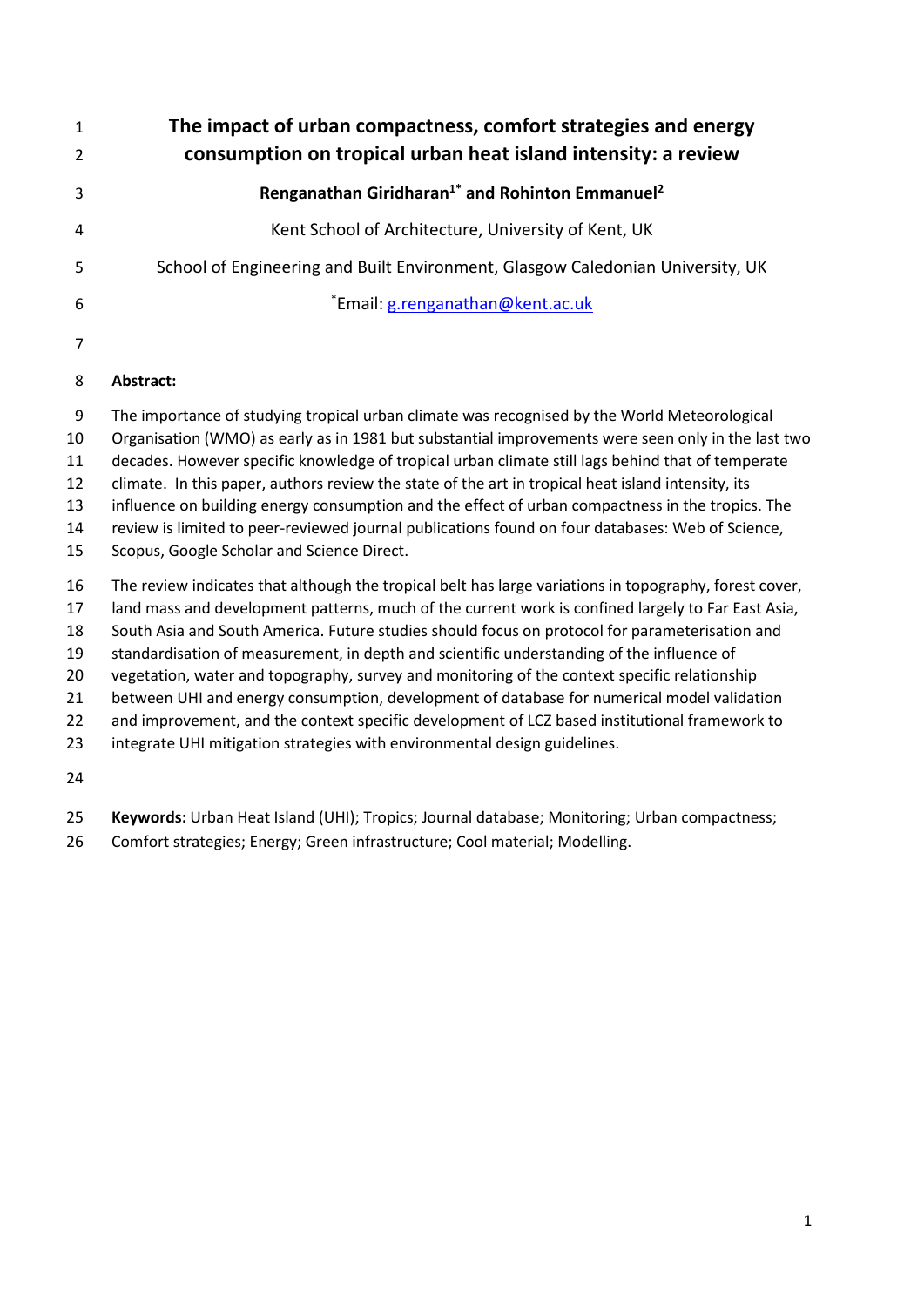#### **1.0 INTRODUCTION AND CONTEXT**



**Figure 1. Global ëtropicalí belt (tropics and sub-tropics)**

 Source: Mats Halldin, based on Image: ZICT en janvier.jpg, Image: ZICT en juillet.jpg, and Image: BlankMap- World.png. Licensed under Public Domain via Wikimedia Commons - [http://commons.wikimedia.org/wiki/File:ITCZ\\_january-july.png#/media/File:ITCZ\\_january-july.png](http://commons.wikimedia.org/wiki/File:ITCZ_january-july.png#/media/File:ITCZ_january-july.png)

34 Much of the  $21^{st}$  Century global urbanisation is concentrated in the developing world (Akbari et al., 2016; Roth, 2007; Roth et al., 2017) and a vast swathe of this lies in the Tropical (23.5°N and 23.5° S) 36 and sub-tropical zones (up to  $30^{\circ}$  N and  $30^{\circ}$ S), within the three 'tropical' sub-climate types as 37 defined by the Köppen-Geiger climate classification (Rubel and Kottek, 2010): Tropical Rainforest or Equatorial (Af), Tropical Monsoon (Am) and Tropical Wet and Dry or Savannah (Aw).The principal form of climate control in the tropics is the Inter-Tropical Convergence Zone (ITCZ, Figure 1), which

despite its wide variations relates closely to solar altitude and the migration of low pressure (and

41 therefore seasonal rains) – two of the most important determinants of tropical climate.

 Yet, despite the growing population in the tropics and its rapid urbanisation, the nature of local climate change induced by tropical urban growth is not well studied. The importance of studying tropical urban climate was recognised by the World Meteorological Organisation (WMO) as early as

in 1981, with a series of bibliographies commissioned by them in 1993 and 1996 (Jauregui, 1993;

Jauregui, 1996). Since then there have been some attempts at reviewing tropical urban climate

- literature at regional (Africa) or country (Singapore) level (Adebayo, 1990-91; Roth & Chow, 2012).
- Before 2007 less than 20% urban climate related studies were focused on the tropics (Roth, 2007).
- But, in last decade there was substantial growth in urban climate studies in the tropics, leading to at
- least 35 publications per annum (see Figure 2).
- Nevertheless, there is still a concern that Urban Heat Island (UHI) in the tropics is not as well
- documented as temperate climate (e.g. Rajagopalan, 2014; Gazal, 2008). Further, Eliasson (2000)
- and Ng (2015) point out the missing link between the technical information and plannersí ability to
- apply it in practice. Although this could be a global phenomenon, it is particularly problematic in the
- tropics, where UHI superimposed on a generally warming climate has serious implications to energy
- consumption, human health, air pollution and Green House Gas (GHG) emission. For example, Doan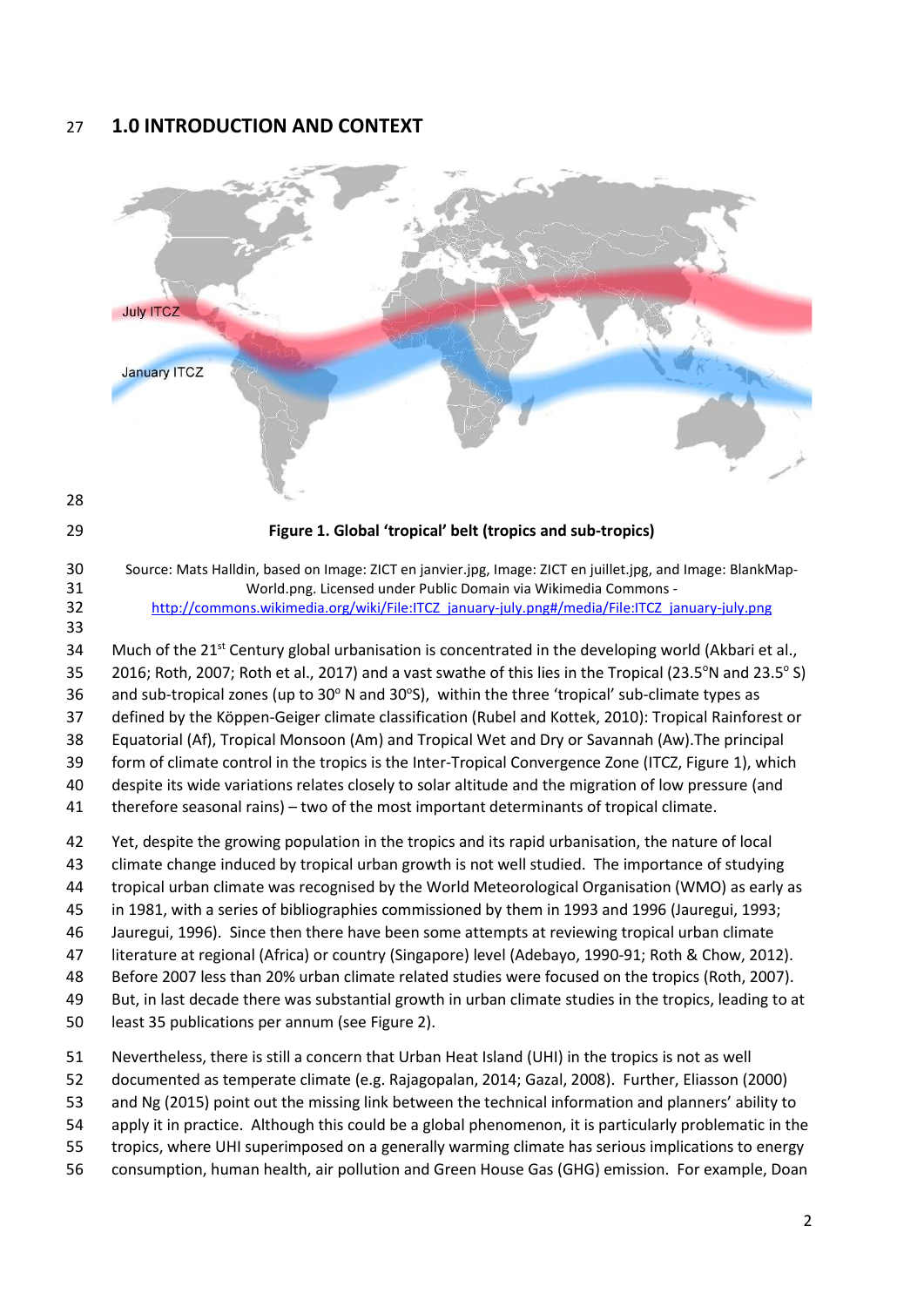- (2016) argued that urbanization in the region of Greater Ho Chi Minh City, Vietnam, was responsible
- for approximately half of the observed increases in air temperature since the late 1980ís.
- Furthermore, there is a ëdevelopmentalí shift in disease burden in tropical countries (i.e. a shift from
- excess mortality associated with rainfall to excess mortality associated with thermal conditions) that
- is exasperated by the UHI phenomenon (Goggins et al., 2016; Burkart et al., 2014).
- Another concern is the incomplete understanding of the energy needs for building space
- conditioning (BSC) associated with high-density developments. More importantly, the interaction of
- urban compactness, thermal comfort and BSC energy needs have significant influence on the
- changes in the outdoor temperature. In the tropics, this change in outdoor temperature not only
- has a year-round negative effect but also creates a positive feedback loop with BSC energy demand.
- Up to date knowledge on this loop is essential to address the environmental issues related to rapid urbanisation and UHI.
- The present paper therefore critically reviews the UHI research in the tropics in the last two decades
- with the focus on urban compactness, comfort strategies and BSC energy need and presents the
- current state of technical knowledge. Further, the paper identifies challenges and opportunities
- while highlighting contradictory findings. This paper will not address the social and economic
- implications of urban climate changes in the tropics. Further, the study is limited to urban canopy
- layer climate with a focus on near surface Urban Heat Island Intensity (UHII).





 **Figure 2. Number of publications listed in Science Direct under search terms ëUrban Heat Islandí and ëTropics**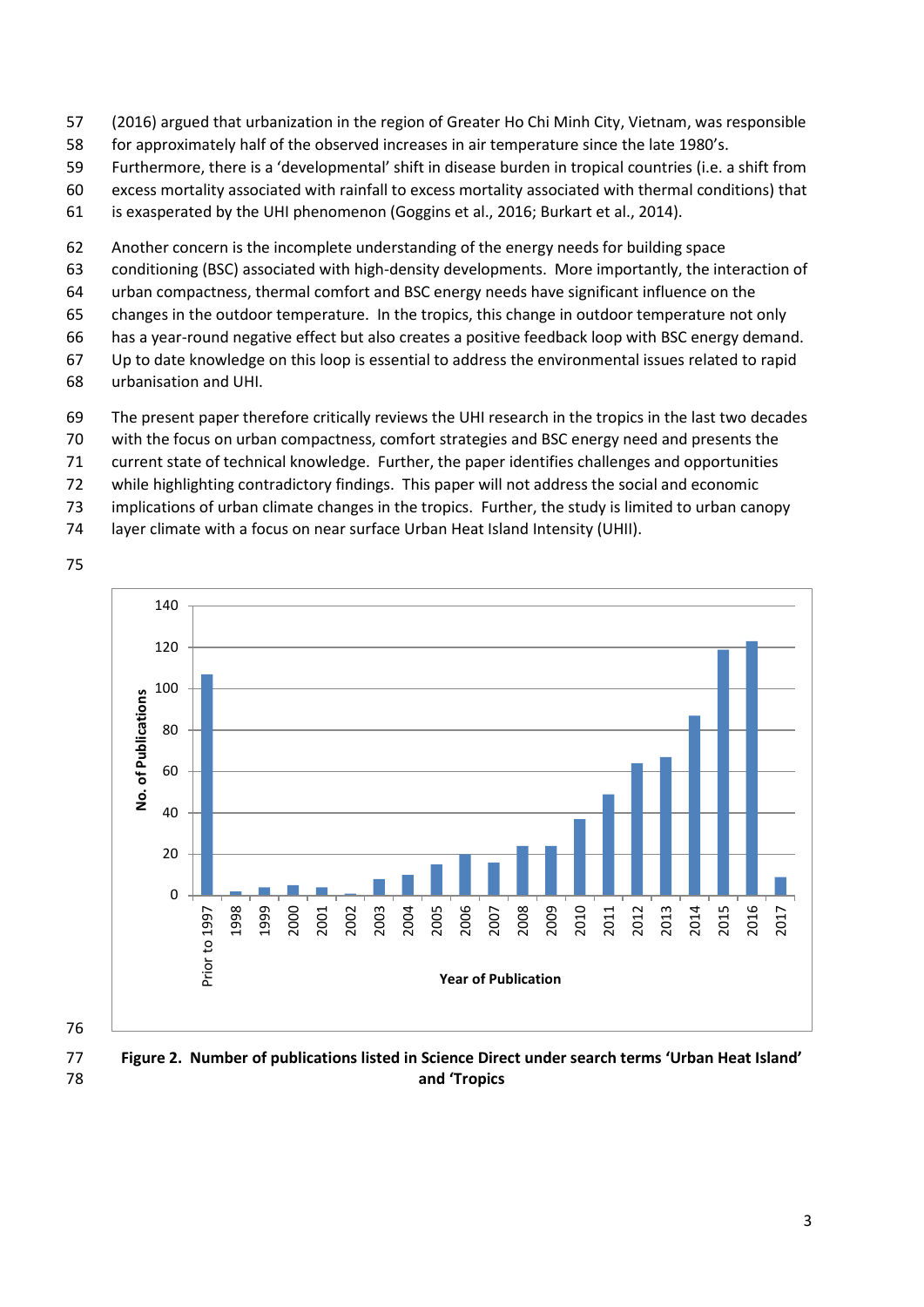#### **2.0 APPROACH AND METHOD**

80 In light of the early works in reviewing UHI literature in the topics, the present work seeks to explore *new* developments in literature concerning tropical UHI phenomenon in the last two decades with a view to critically evaluating the following:

- 83 What is the state of knowledge regarding the uniqueness if any, of tropical UHI phenomenon?
- 85 What effects do high density living have on the mitigation approaches to tropical UHI problem in terms of energy and thermal comfort?
- 87 What are the emerging approaches to the study of tropical UHI and their future directions?
- 

 The present work is limited to literature review of peer-reviewed journal publications found on four databases: Web of Science, Scopus, Google Scholar and Science Direct. The following key words 91 were used: "tropics", "urban heat island", "energy consumption" and "urban form." Search based 92 on terms "urban heat island" and "tropics" generated 203 and 238 outputs in Web of Science and Scopus respectively for the period 1997 to 2016. For the same terms and period, Science Direct and Google Scholar produced 795 (see Figure 2) and 14,100 outputs respectively. For the same period 95 Boolean search terms "tropical UHI and energy consumption" and "topical UHI and compact urban formî produced 24 and 9 papers respectively in Web of Science. Similar order of results was obtained from Scopus as well. Detailed review of the resulting shortlist revealed that while Web of Science and Scopus were the most focussed and relevant in capturing the most important research works, they do sometime omit few critical research papers. This is largely due to the use of non-100 standard terminology (such as "rise in the outdoor temperature" rather than UHI, for example). A 101 technique of 'snowballing' (where one research subject leads the researcher to another, which in turn provides a third, and so on, Vogt, 1999) was therefore used to find additional published resources. These were then added to a common database that was formed by combining outputs from the Web of Science and Scopus. The total yield from this exercise was 162 research outputs that report on research from different parts of the topics in terms of UHI trends, technology used in the experimental and modelling studies, and mitigation strategies. Authors do not claim that the present review covers all of the tropical urban climate studies conducted in the last two decades, we are confident that it captures the key literature that emerged from the above mentioned review process.

#### **3.0 NATURE OF TROPICAL UHI**

 Oke (1988) formulated the surface energy balance (SEB) in urban areas that is fundamental to the understanding of UHI in any geographical location:

113  $Q^* + Q_f = H + LE + \Delta Q_s + \Delta Q_a$  (in Watts/m<sup>2</sup>) (Eq. 1)

 Two most distinguishing features of tropical urban SEB is the importance of direct solar radiation 115 within net all-wave radiation  $(Q^*)$  for daytime urban exchange of momentum, heat and water vapour (Morris et al., 2016a), and the seasonality of the relationship between Sensible (*H*) and latent (*LE*) heat. According to Barradas et al. (1999), net radiation was higher during the dry season and was partitioned between *H* and *LE* in the order of 69% and 25%, respectively. However, during the wet season this was reversed to 27 and 70% respectively, and the total was lower. In terms of land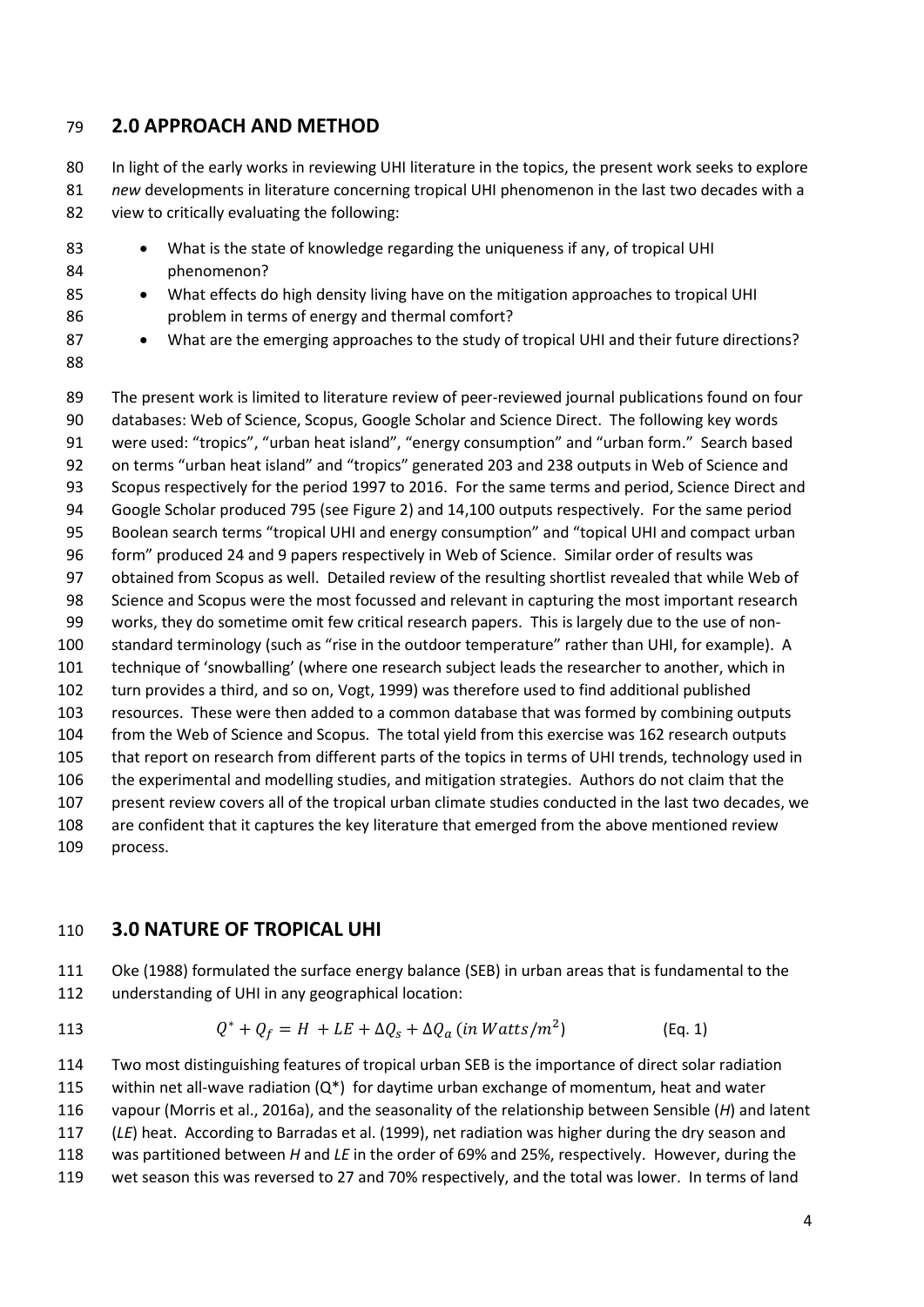cover, Morris et al. (2016b) confirmed that the pattern seen in both temperate and tropical cities is 121 similar – i.e. *H* increases (and *LE* decreases) with increase in urban fraction.

The instrumentation difficulties, cost and long-term commitment required to maintain and monitor

them have made SEB studies in urban areas relatively uncommon. Of the few, only a handful have

dealt with tropical cities (Park, 2016). We could only find two long term (> 1yr) SEB studies in a

 tropical urban area (Sao Paulo, Brazil in Ferreira et al., 2013 and Singapore in Roth et al, 2017). 126 According to Ferreria et al. (2013), during daytime, energy flux storage ( $\Delta Q_s$ ) corresponds to

- approximately 51% of the net all-wave radiation but drops to 27% when the total daily net all-wave
- radiation is included. Overall, 54% and 40% of annual net radiation partitioned into sensible and
- latent heat respectively (Roth et al., 2017). The significant diurnal change in the total stored energy
- flux could be an important driver of the UHI phenomenon in a tropical city but the relationship
- between  $\Delta Q_s$  and UHI is not so clear. The large difference between the day and diurnal storage
- (50% vs 27%) might provide an explanation (Ferriera et al., 2013).

133 Estimating  $Q_f$  is very difficult in the tropics due to the lack of information on anthropogenic heat. It

- 134 is customary to either neglect  $Q_f$  in tropical cities or use proxy values due to absence of appropriate data. However, there is evidence that this may not be correct, especially in high-density tropical
- cities such as Singapore, where anthropogenic heat could be locally substantial. In Singapore, the
- average waste heat density from residential and commercial buildings alone was found to be 27
- 138 W/m<sup>2</sup> but the range across the city state varied from 3.1 to 1,500 W/m<sup>2</sup> (Boehme et al., 2015).
- Similar order of waste heat density could be found in other tropical cities, especially in mega cities.
- 140 However, it is not being systematically investigated and documented. Theoretically,  $Q_f$  is the
- residual of SEB. However, current techniques used in the monitoring lead to errors in quantifying
- 142  $Q_f$ . In this context, inventory based modelling suggested by Quah and Roth (2012) appears to be a
- better option than the current monitoring approach. A detailed account of SEB specific to tropics
- could be found only in a few studies (e.g. Newton et al., 2007; Karam et al., 2010).
- 145 When studying the tropics it is more appropriate to refer to sub classifications created by Köppen
- (Roth, 2007): wet climate (e.g. Singapore), wet/dry climate (e.g. Mumbai), monsoon climate (e.g.
- Jakarta), highland climate (e.g. Mexico City) subtropical desert (e.g. Muscat) and humid sub-tropical (e.g. Hong Kong). A number of studies affirm the variations in the UHI phenomenon among these
- sub-classifications and indicate that moisture availability is a key determinant of local climate
- variations in the tropics (Roth et al., 2017; Chow and Roth, 2006; Quah & Roth, 2012).
- Although there were some initial work on the effect of tropical cities on several climate
- parameters(Jauregui & Romales; 1996) much of the reported work on tropical urban climate is
- centred on air temperature (e.g. Tso, 1996) with a focus on canopy layer UHI while few reported on
- surface temperature (e.g. Nichol, 1996). Canopy layer UHI (e.g. Ng et al., 2012) is usually studied at
- micro (single street canyon) and local (neighbourhoods) scale while surface temperature studies
- (e.g. Hung et al., 2006) are usually conducted at macro and regional scale. Table 1 captures some of
- the canopy layer and surface UHI intensities (UHII) in the tropics under specific urban settings. Given
- 158 the rate and spread of urbanisation in the tropics, it is no longer easy to find 'representative' rural
- areas near cities for reference (Balogun & Balogun, 2014). Therefore, the reported canopy layer UHI
- in the tropics are in fact intra urban rather than urban-rural in reality.
- As a general phenomenon, tropical UHIs are usually smaller in magnitude when compared with
- temperate cities. Another feature of tropical UHI is that the urban-rural temperature differences are
- often of the same magnitude as the intra-urban temperature differences and this is largely due to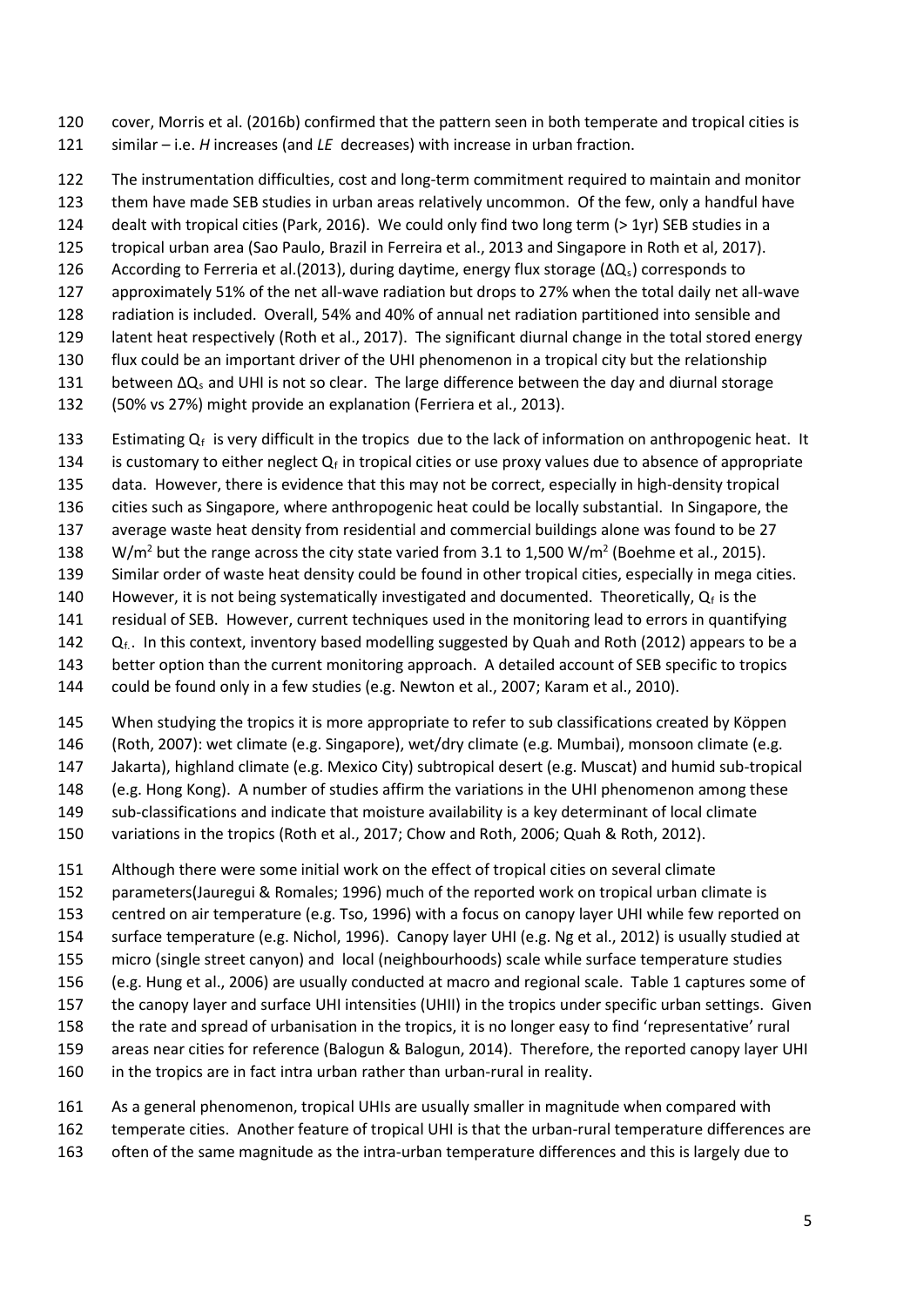164 the role of vegetation. There is strong evidence for such 'oasis effect' in many tropical cities but this 165 exists only on a localised basis (Jonsson, 2004).

- 166 The diurnal/seasonal patterns of tropical UHIs are somewhat unique: in terms of air temperature,
- 167 tropical UHIs are strongest during the pre-monsoon and monsoon nights but surface temperature
- 168 differences are strongest during the day and during the pre-monsoon only (Chakraborty et al., 2016).
- 169 The energetic driver for this is the differences in the urban-rural incoming longwave radiative flux,
- 170 which in turn causes a difference in the outgoing longwave radiative flux. However, advection
- $171$  ( $\Delta Q_a$ ) may also modulate the magnitude of UHI as it happens in other climate regions. But, this <br>172 diurnal/seasonal pattern has a major impact on the leaf and flowering characteristics of plants
- diurnal/seasonal pattern has a major impact on the leaf and flowering characteristics of plants
- 173 (Jochner et al., 2013) which in turn will determine the plant's cooling potential. The literate related
- 174 to this tropical aspect is very weak.
- 175 While the effect of greenery is important in lowering a tropical UHI, the cooling effect is modulated
- 176 by wetness. This was clearly evident in the research work conducted in Akure and Lagos (Balogun &
- 177 Balogun, 2014; Ojeh et al., 2016). Differences in evaporative cooling associated with wetness partly
- 178 explain the fact that tropical UHIs are both day- and night-time phenomena, although nocturnal
- 179 UHIs are predominate (Jauregui, 1997). Further, wetness changes the magnitude and timing of UHIs
- 180 (Charabi & Bakhit, 2011). Although the blocking of re-radiation remains the primary cause for
- 181 tropical night-time UHI, the role of anthropogenic heat and hard surfaces in daytime heat (and cool)
- 182 islands are poorly explored. One exception could be the work done by Harrison & Amirtham (2016).
- 183 The nature of tropical UHIs as presented above is further complicated by climate change. Unlike 184 continental or higher latitude locations, correlations between mean temperature and the frequency 185 of extreme temperatures are stronger in island tropics but weaker in continental tropical locations 186 (Griffiths et al., 2005). For urbanized areas, the dominant change in air temperature is a change in 187 the mean and variance, impacting on one or both extremes, especially for minimum temperature
- 188 (Griffiths et al., 2005).

| Table 1: Canopy layer and surface UHII at selected tropical urban areas |                                            |                                     |                          |                                                                         |                                       |  |  |  |
|-------------------------------------------------------------------------|--------------------------------------------|-------------------------------------|--------------------------|-------------------------------------------------------------------------|---------------------------------------|--|--|--|
| UHI type and<br><b>location</b>                                         | <b>Occurrence</b><br>period<br>(day/night) | <b>Intensity</b><br>in $\mathrm{C}$ | <b>Intensity</b><br>type | <b>Urban setting</b>                                                    | Reference                             |  |  |  |
| Canopy layer                                                            |                                            |                                     |                          |                                                                         |                                       |  |  |  |
| Akure, Nigeria                                                          | Night (dry<br>season)                      | 3.5                                 | mean                     | Low rise low density<br>commercial/residential                          | Balogun<br>&Balogun,<br>2014          |  |  |  |
| Akure, Nigeria                                                          | Night (wet<br>season)                      | 1.0                                 | mean                     | Low rise low density<br>commercial/residential                          | Balogun<br>&Balogun,<br>2014          |  |  |  |
| Campina<br>Grande, Brazil                                               | Day (dry<br>season)                        | 1.5                                 | Max                      | High density and low to mid-rise<br>commercial/residential Coastal city | Da Silva et<br>al., 2010              |  |  |  |
| Campina<br><b>Grande, Brazil</b>                                        | Day (wet<br>season)                        | 0.6                                 | <b>Max</b>               | High density and low to mid-rise<br>commercial/residential Coastal city | Da Silva et<br>al., 2010              |  |  |  |
| Colombo                                                                 | Night                                      | 7.0                                 | Max                      | Low density and<br>commercial/residential                               | Emmanue<br>। &<br>Johansson<br>, 2010 |  |  |  |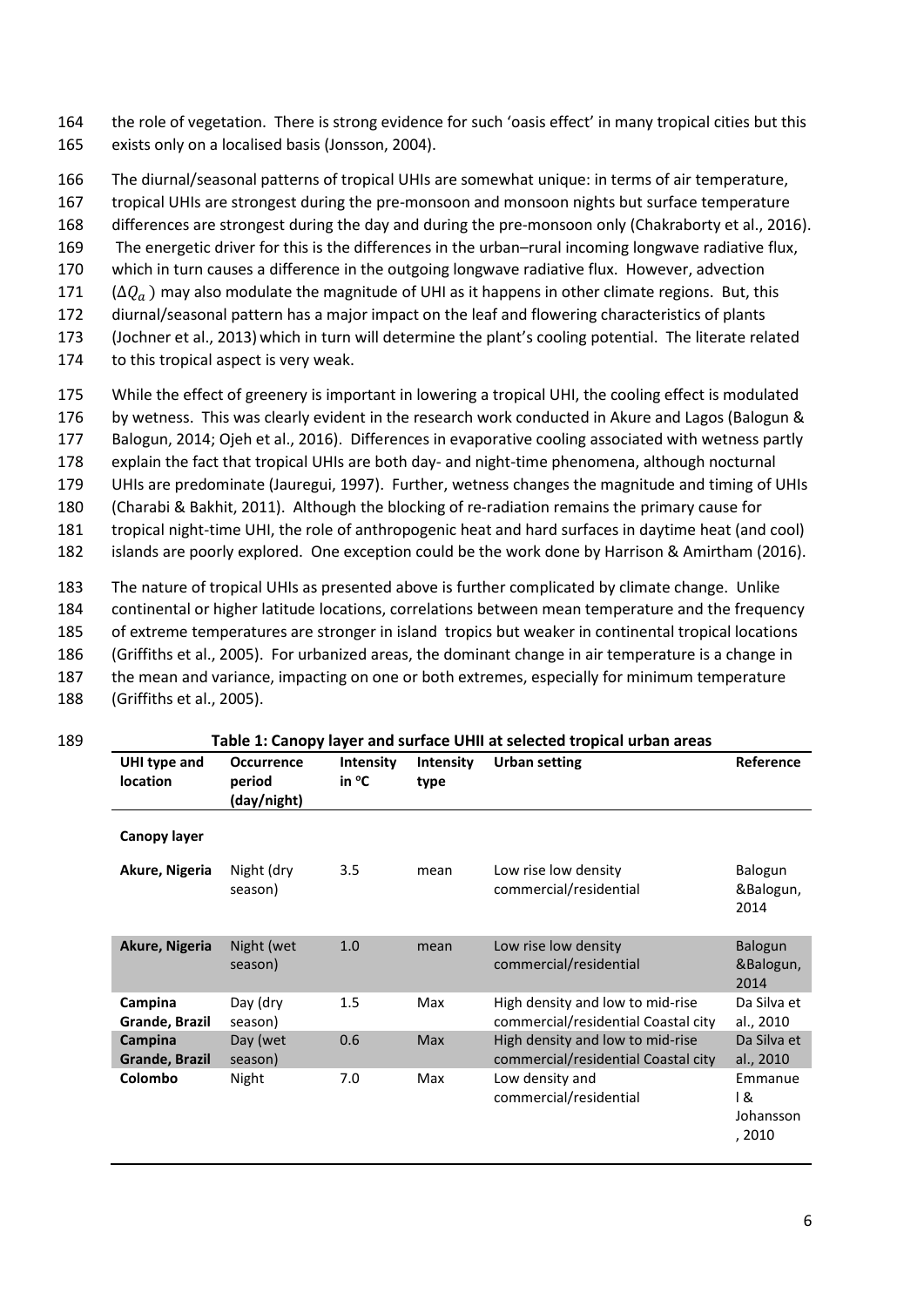| <b>Delhi</b>             |                              | 8.3      | Daily<br>max | High density and commercial                                    | Mohan et<br>al., 2013           |
|--------------------------|------------------------------|----------|--------------|----------------------------------------------------------------|---------------------------------|
| <b>Dhaka</b>             | Day                          | 1 to 3.8 | Mean         | Compact mid-rise residential                                   | Sharmin,<br>2015                |
| <b>Hong Kong</b>         | Day (summer)                 | 1.5      | Mean         | High rise high density coast area<br>residential               | Giridhara<br>n et al.,<br>2004  |
| <b>Hong Kong</b>         | Night<br>(summer)            | 1.3      | Mean         | High rise high density coast area<br>residential               | Giridhara<br>n et al.,<br>2005  |
| Karachi                  | Night (spring)               | 13.0     | Max          | High density and low to mid-rise<br>and industrial/residential | Sajjad,<br>2015                 |
| Maur,<br><b>Malaysia</b> | Day                          | 4.0      | Max          | Mid-rise mixed development with<br>colonial buildings.         | Rajagopal<br>an et al.,<br>2014 |
| Maur,<br><b>Malaysia</b> | Night                        | 3.2      | Max          | Mid-rise mixed development with<br>colonial buildings.         | Rajagopal<br>an et al.,<br>2014 |
| Mumbai                   | Night(winter)                | 8.5      | Mean         | High density and mid to high rise<br>commercial/residential    | Kumar et<br>al., 2001           |
| <b>Muscat</b>            | Day<br>(summer/wint<br>er)   | 1.5/0.25 | Max          | High density coastal residential                               | Charabi &<br>Bakhit,<br>2011    |
| <b>Muscat</b>            | Night<br>(summer/wint<br>er) | 4.25/2.0 | Max          | High density coastal residential                               | Charabi &<br>Bakhit,<br>2011    |
| <b>Singapore</b>         | Night                        | 7.0      | Max          | High rise high density<br>commercial/residential               | Chow and<br>Roth,<br>2012       |
| <b>Singapore</b>         | Night                        | 4.0      | Max          | Green areas in High rise high<br>density                       | Wong &<br>Yu, 2005              |
| <b>Surface</b>           |                              |          |              |                                                                |                                 |
| <b>Bangkok</b>           | Day                          | 8.0      | Max          | High density and mid to high rise                              | Hung et<br>al., 2006            |
| <b>Bangkok</b>           | Night                        | 3.0      | Max          | High density and mid to high rise                              | Hung et<br>al., 2006            |
| Ho Chi Min<br>City       | Day                          | 5.0      | Max          | High density and mid to high rise                              | Hung et<br>al., 2006            |
| Ho Chi Min<br>City       | Night                        | 2.0      | Max          | High density and mid to high rise                              | Hung et<br>al., 2006            |
| <b>Huston TX</b>         | Day<br>(Summer/Win<br>ter    | 5.6/2.0  | Mean         | Low density and low to mid-rise                                | Imhoff et<br>al., 2010          |
| Huston TX                | Night<br>(summer/Win<br>ter  | 1.9/0.4  | Mean         | Low density and low to mid-rise                                | Imhoff et<br>al., 2010          |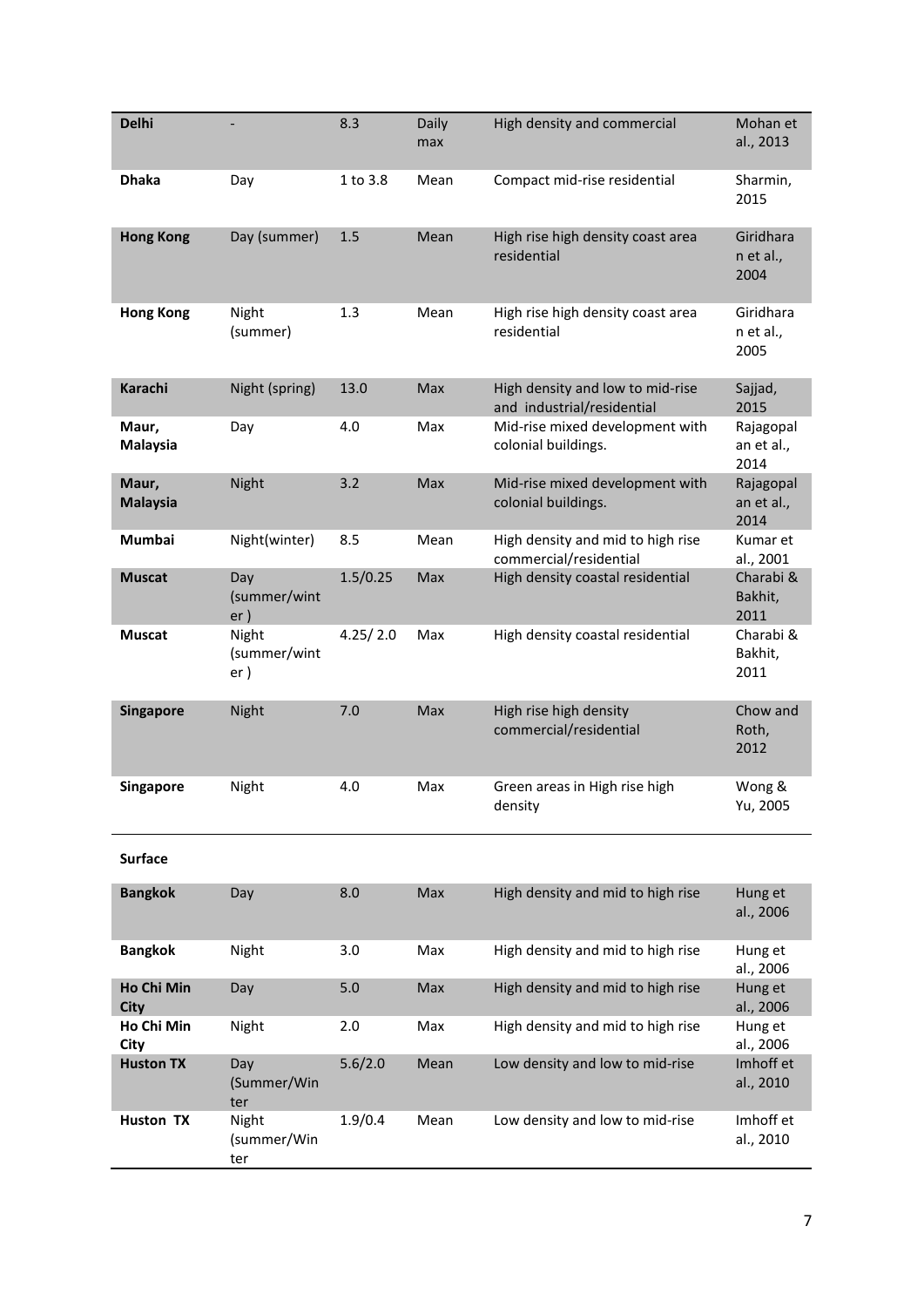| <b>Manila</b>                    | Day                         | 7.0        | Max   | High density and mid- to high rise | Hung et<br>al., 2006   |
|----------------------------------|-----------------------------|------------|-------|------------------------------------|------------------------|
| <b>Manila</b>                    | Night                       | 2.0        | Max   | High density and mid- to high rise | Hung et<br>al., 2006   |
| <b>New Orleans</b><br>LA         | Day<br>(Summer/Win<br>ter   | 5.6/2.0    | Mean  | Low density and low to mid-rise    | Imhoff et<br>al., 2010 |
| <b>New Orleans</b><br>LA         | Night<br>(summer/Win<br>ter | 1.9/0.4    | Mean  | Low density and low to mid-rise    | Imhoff et<br>al., 2010 |
| <b>Northwestern</b><br>Argentina | $\overline{\phantom{a}}$    | 1.5 to 2.8 | range | Low density and low rise           | Gioja et<br>al., 2014  |
| <b>Singapore</b>                 | Day                         | 7.8        | mean  | High rise high density             | Nichol,<br>1996        |

190

#### 191 **4.0 URBAN COMPACTNESS AND ENERGY**

 The relationship between building compactness and energy consumption is well researched. However, *urban* compactness and energy are not well understood due to the complexity of the interactions of multiple urban variables and monitoring difficulties. Urban compactness is a function of density, plot ratio, land-use and travel proximity (Gordon and Richardson, 1997; Jenks, 2000; Ganesan & Lau, 2000; Lau et al., 2005). Hong Kong provides a perfect example of a compact city [\(Jenks, 2000\)](http://www.sciencedirect.com/science/article/pii/S019739750400027X#BIB16). In tropical compact cities, the feedback mechanism between the rise in outdoor temperature and BSC energy consumption is strongest during the day, while the storage of daytime solar radiation and radiating back into the environment at night is a major concern, especially in high rise high density environments (Martins et al., 2016; Yang et al., 2010; Giridharan et al., 2008; Lau et al., 2011; Chen et al., 2012).

#### 202 **4.1 Impact of urban compactness**

203 There is evidence from heating load-dominated cities that urban compactness is advantageous to 204 reduce heating energy demand (e.g. Rode et al., 2014). Would this hold for tropical cooling loads?

205 The variables used to characterise compactness in urban climate studies could be summarised as

206 volumetric compactness (building surface area to building volume), aspect ratio (height to width),

207 form factor (building surface area/ building volume, total surface [building plus lot]/volume, sky view

208 factor, aspect ratio, distance to nearest wall, width of the street, built-up area, green areas, albedo,

209 water surface area, roads, open areas, distance to heat sink (Chow and Roth, 2006; Emmanuel &

210 Johansson, 2006; Sharmin et al., 2015; Charabi & Bakhit, 2011; Giridharan et al., 2007; Emmanuel et

211 al., 2007; Yang et al., 2010; Yang et al., 2011; Martins et al., 2016).

212 An early attempt to link tropical UHIs with the compactness (as given by H:W ratio) was attempted 213 in Singapore (Goh & Chang, 1999).

214 
$$
\Delta T_{U-R \text{ (max)}} = 0.952 \times \text{median } H : W - 0.021
$$
 (Eq.2)

215 This relationship (Eq.2) was somewhat weak but statistically significant (r=0.53, but  $\alpha$  = 0.05 with

216 *p*=0.001). It is likely that the relationship between urban compactness and tropical UHIs are subject

- 217 to a multitude of factors. While it is intuitive to infer urban compactness to reduce daylight, natural
- 218 ventilation and renewable energy potential (cf. Martins et al., 2016), comprehensive studies
- 219 exploring the inter-relationships between these and overheating in the context of humid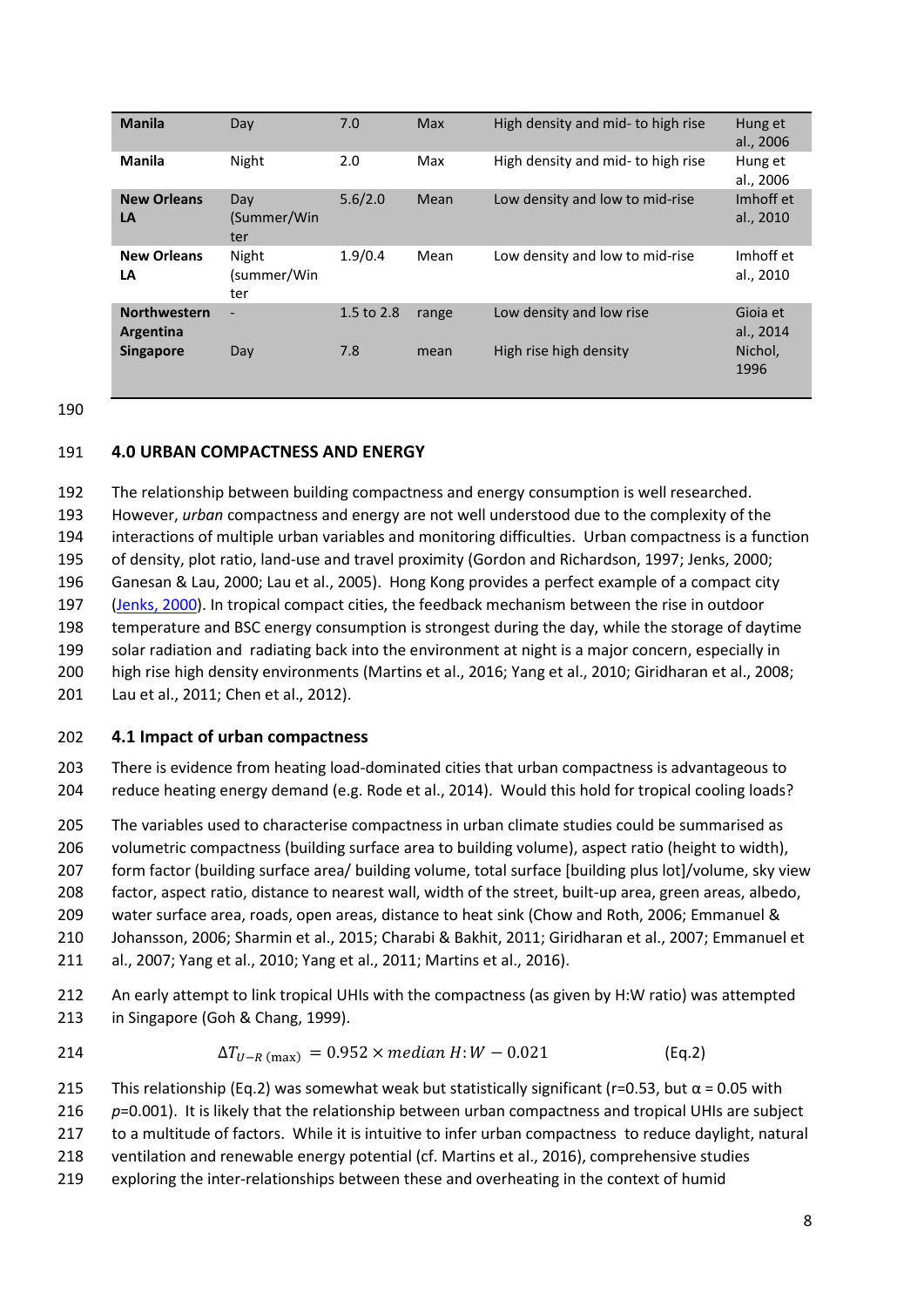environments are rare. This is a key research gap that require future consideration in light of the 221 demand for rapid urban development and affordability of energy to the larger population.

 In general, the impact of urban compactness on tropical UHI depends on both on-site (urban geometry) and off-site (large heat sinks) variables in addition to climate/weather variables (Ng et al., 2012; Lau et al., 2016). While Chow and Roth (2006) reveal that the relationship between urban geometry and UHI was weak in Singapore, it appears on-site variables are more important than off- site variables in explaining the differences in intra-urban UHI intensities (Giridharan et al., 2007; Ignatius et al., 2016).

228 A further problem in urban compactness in the tropics is the lack of standardisation of its characterisation. This poses problems in deciphering the overall effect of urban compactness on tropical UHIs. Giridharan et al. (2007) have argued for characterisation of on-site variables and off-231 site variables within 15m (i.e. 1000  $m^2$  area around measurement point) and 300m radius respectively from the measurement point for Hong Kong while Ignatius et al. (2016) have used 50m radius to characterise the on-site variables in Singapore. On the other hand, Niu et al. (2015) have indicated that different thermal conditions prevail within 200m in Hong Kong without explicitly identifying the boundary conditions. Furthermore, most studies have failed to appreciate the importance of urban albedo over surface albedo, and limit the investigation only to surface albedo. Although urban albedo is admittedly more difficult to measure, computer modelling of urban albedo is possible, but time consuming, considering the number of related surfaces that need to be modelled to trace the incoming and outgoing solar radiation. Recently Yang & Li (2015) and Qin 240 (2015) have proposed numerical models but its application in different context needs to be 241 validated. Vegetation density measurement poses further problems. Although it is generally 242 represented by means of green area ratio – GAR (e.g. Yang et al., 2010; Giridharan et al., 2008), GAR does not capture the true influence of vegetation especially the impact of its height and the canopy structure. In high rise high density environments, disentangling the shading effect of buildings from vegetation is difficult (Giridharan et al., 2008). Similarly, urban wind too, remains hard to quantify in 246 the tropics, where macro-level wind speeds are low, thus the influence of roughness elements are considerable (sharmin et al., 2015; Wong et al., 2010). It is possible to study wind tread using CFD modelling (Rajagopalan et al., 2014; Emmanuel et al., 2007; Ng et al., 2012), although this is not extensively used due to cost and computer time constraints.

#### **4.2 Energy and environmental effects**

 The effect of UHIs on BSC energy use in the tropics inevitably overlaps with global climate change. 252 Much of the climate change risks in the tropics are concentrated in urban areas. While these are wider than heat stress, increased cooling need has particular implications to both energy use and human health in the tropics. Given the nature of tropical urbanisation, climate change will interact with the urban warming in a variety of ways, some of which will exacerbate the level of climate risk (IPCC, 2013). Furthermore, there are health inequalities, especially in developing tropical cities that further exacerbated by urban warming (cf. Campbell-Lendrum & Corvalan, 2007).

 Emmanuel (2017) highlights five ways in which tropical cooling need is a unique problem that exacerbated by the superimposing of UHI phenomenon on regional warming. The use of air conditioners to cool buildings (both as a consequence of global warming as well as to tackle the UHI effect) leads to dramatic changes in energy demand, which in turn acts as a feed-in mechanism for further local and regional climate change. This is particularly so in South and South-East Asia, where energy demand for residential air conditioning could increase more than 40 times in 2100 compared to 2000, with a 7% growth per year on average (Lundgren & Kjellstrom, 2013). This development is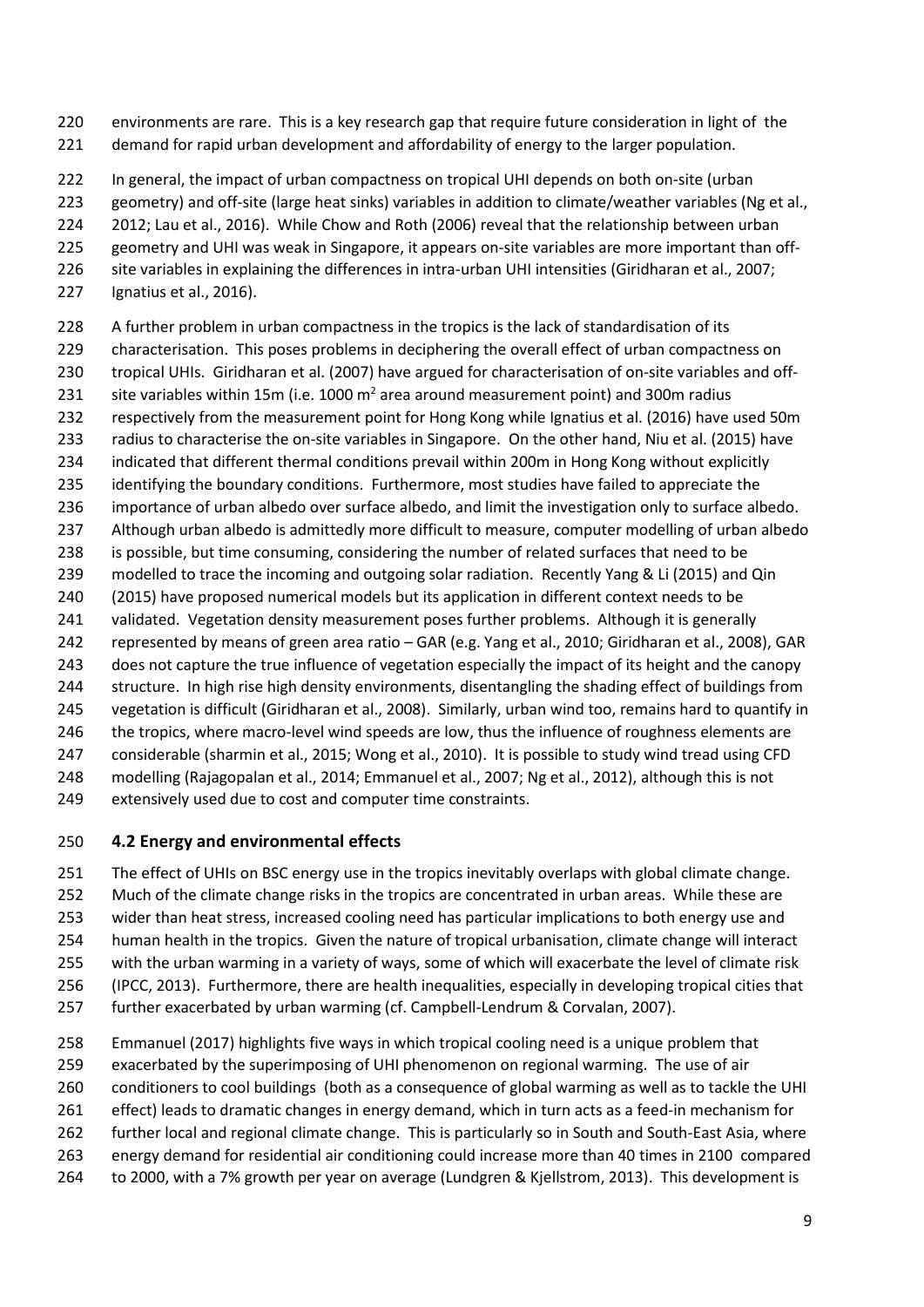- without the additional impacts of climate change, which might add up to an extra 50% in consumption to this (Isaac and Van Vuuren, 2009).
- Additionally, air conditioning (AC) has a direct effect on the urban heat island effect. A typical office building cluster modelled by Liu et al., (2011) showed that the largest heat island intensity contributed by air conditioning systems can reach 0.7°C at mid-day with a daily average rise of 0.5°C.
- Hsieh et al., (2007) have pointed that in the sub-tropical Taipei that the heat discharged from AC
- 271 units has raised the outside temperature between 0.5<sup>o</sup>C and 2<sup>o</sup>C during evenings (7 p.m. to 2 a.m.).
- In general, low set-point temperature of the AC units can increase the anthropogenic heat and raise
- 273 the outdoor air temperature even further (Liu et al., 2011). The effect is further modified by materials/geometry of buildings and the elevation/positions of AC heat emission points. A low level
- location of heat ejection will affect the ambient air temperature and cause an additional electricity
- consumption of up to 11% compared to an area with a high prevalence of window-type AC (Hsieh et al., 2007).
- 278 On the other hand, Chow et al. (2013) have shown that for every 0.5<sup>o</sup>C rise in temperature, cooling
- load in a typical office building in Hangzhou, China will increase by 10.8%. This could be reduced by
- shading. Although shading does not reduce air temperature itself, it will reduce the Mean Radiant
- Temperature (solar gain), which in turn will have a positive impact on energy consumption. In Brazil,
- Martins et al. (2016) have shown that high values of aspect ratio (thus leading to greater amounts of
- 283 shading) would result in a solar radiation reduction of 130 kWh/m<sup>2</sup> of roof area while increasing plot 284 ratio could result in a reduction of only 26 kWh/m<sup>2</sup>/year. This is an import finding given the weak
- exploration of the relationship between solar radiation and urban morphology in the tropics. Its relevance could be further enhanced by developing a large dataset covering different latitudes and
- aspect ratios.
- Apart from the effect on energy consumption, tropical UHIs also lead to thermal discomfort,
- 289 morbidity and perhaps even mortality. Evidence for long-term (1921  $-$  1985) change in bioclimatic
- conditions in cities due to the UHI phenomenon was first reported in the sub-tropical Mexico City
- nearly 20 years ago (Jauregui et al., 1997). Yan (1997) has shown a rise in mortality and morbidity in
- 292 high density compact cities due to heat related stress. In high rise high density environments
- 293 variability and intensity of the surface temperature is much higher than air temperature (Nichol,
- 1996). This has significant impact on thermal comfort in locations where humidity levels are high. Overall, relationship between energy and UHI in tropics, especially in the residential sector is not
- very well captured due lack of accessibility to data and cost implications related to long term
- monitoring.

## **5.0 MITIGATION OF TROPICAL UHIs**

- Typical approaches to heat island mitigation in the tropics take the one or more form of the
- following: shading, ventilation, green infrastructure, albedo enhancement and/or urban form
- 301 manipulation. While the effect varies, these are generally more effective in 'well-designed' buildings
- than poorly executed ones Luxmoore et al. (2005).

#### **5.1 Shading vs. ventilation in the tropics**

- Shading is a highly effective means to reduce the daytime heat stress in complex urban
- environments, especially in high rise high density environments (Lau et al., 2016; Lau et al., 2011;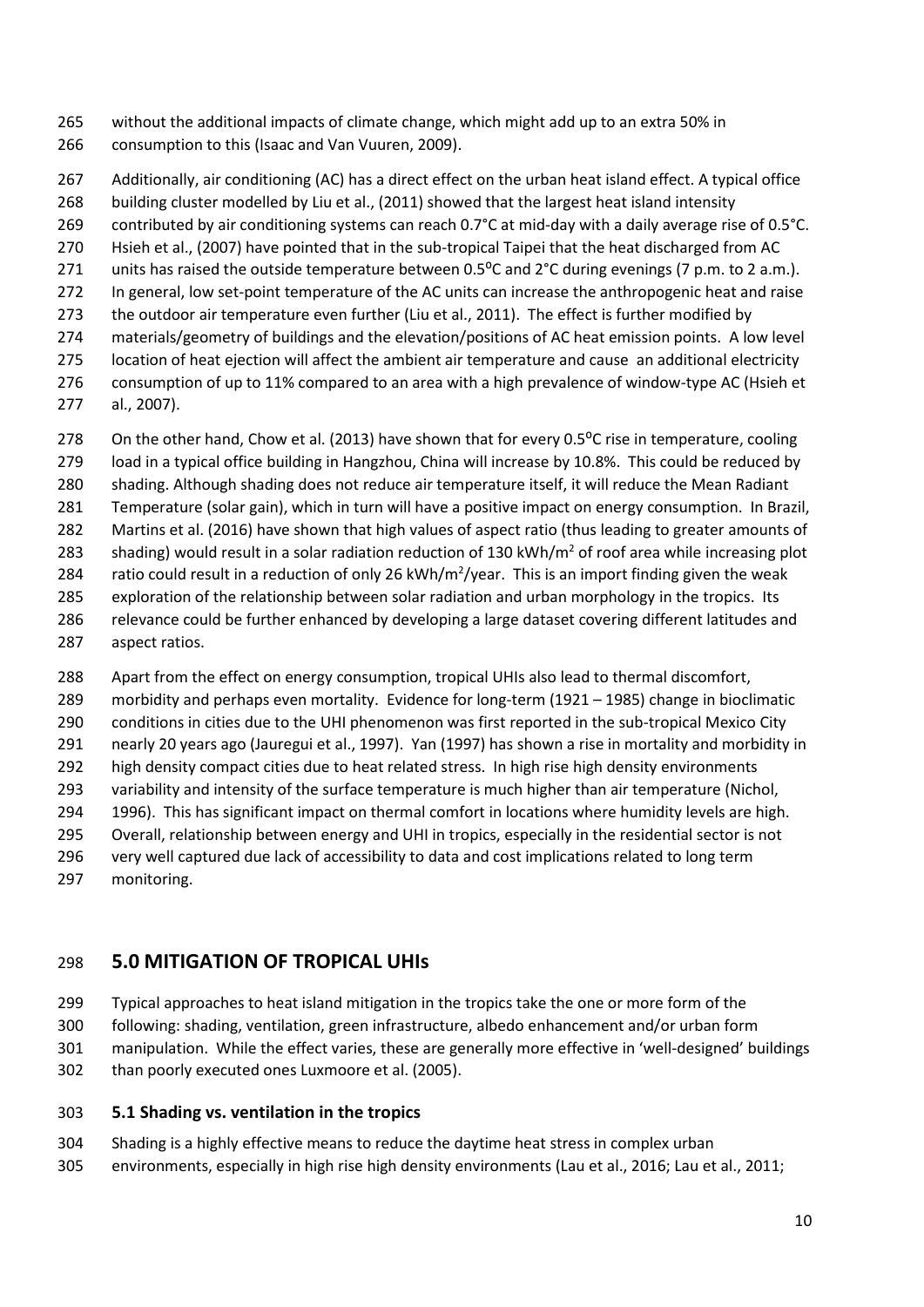- Shafaghat et al., 2016). The importance of shade is more pronounced in the tropics with the source
- of shading (whether cast by buildings or trees) being less important than the shade they provide
- (Emmanuel et al., 2007; Halwatura & Jayasinghe, 2007). Wong et al., (2010) have also showed that
- although the largest influence on building level energy consumption arises from green plot ratio, the effect was largely due to the shade provided by trees. However, careful arrangement of the nature
- 311 and scope of shading may be needed to minimise the nighttime heat island effect. An 'intelligent'
- arrangement of such shading was attempted by Swaid (1992).
- Compact building forms such as standalone towers linked by sky bridges, towers on podium and
- blocks with multiple courtyards have great potential to shade the urban environment (Yang et al.,
- 2010; Giridharan et al., 2008; Lau et al., 2011; Chen et al., 2012). Sharmin et al. (2015) have shown
- that compact urban geometry with aspect ratio between 2.4 and 3.5 could provide good thermal
- comfort. Giridharan et al. (2007) have outlined in principle the potential of different massing types.
- 318 Emmanuel (2017) has proposed 'Shadow Umbrella' that aims to shade public spaces within urban
- blocks surrounded by built massing that are themselves optimally positioned to self-shade the
- building envelope. However, the impact of compact urban form on shading is not systematically
- investigated to generalise the findings from one place to another.

 On the other hand, urban ventilation enhancement has received considerably more attention in the tropics than any other mitigation options. Urban ventilation remains a key mechanism for cooling 324 tropical cities. A useful way to map urban ventilation is the concept of "building frontal area index" which could help locate the main ventilation pathways across an urban area (Edussuriya et al., 2011). 326 The frontal area index  $(\lambda_f)$  is calculated as the total area of building facets projected to plane normal facing the particular wind direction (and independent of the angle of the building facets), divided by the plane area (Raupach, 1992).

$$
\lambda_f = \frac{A_{facets}}{A_{plane}}
$$
 (Eq.3)

330 In Eq.3,  $\lambda_f$  is the frontal area index, Afacets is the total area of building facades facing the wind 331 direction, and  $A_{plane}$  is the plane area.

 Ventilation in high-rise high density environment largely depends on site coverage, inter building distance, height of the buildings (Yang and Ng, 2012). Rajagopalan et al. (2014) have shown that varying height and massing in the urban environment with scattering of tall buildings give better ventilation at pedestrian level. They also showed that removing few buildings in urban environment (Muar, Malaysia) would not improve the street level wind flow, however it will pave the way for dissipating heat at higher level. On the other hand, Giridharan et al. (2008) have shown that small design details, such as a topographical level change as small as 0.5m along with adequate shading 339 (may be 20-25% tree cover within 1000 $m<sup>2</sup>$ ) could enhance the cooling potential of ventilation and produce tangible reduction in both daytime and nocturnal UHII in high-rise high density environment.

 In the tropics, both shading and ventilation are equally important. Especially in high density settings, courtyard built forms should be ëconnectedí to the street (in terms of air passage) at ground level, 344 while windows and walls should be shaded with 'permanent' ventilation openings (Tablada et al., 2009). Work done by Qaid et al. (2016) on shading and ventilation in Kuala Lumpur reinforces the above argument further. However, there are only limited experimental studies which linked both indoor and outdoor overheating. At the same time, evidence from sub-tropics suggests that at higher densities, the distributions of wind velocity around the buildings became polarized, and weak wind regimes begin to dominate. Nevertheless, the cooling effects of building shade become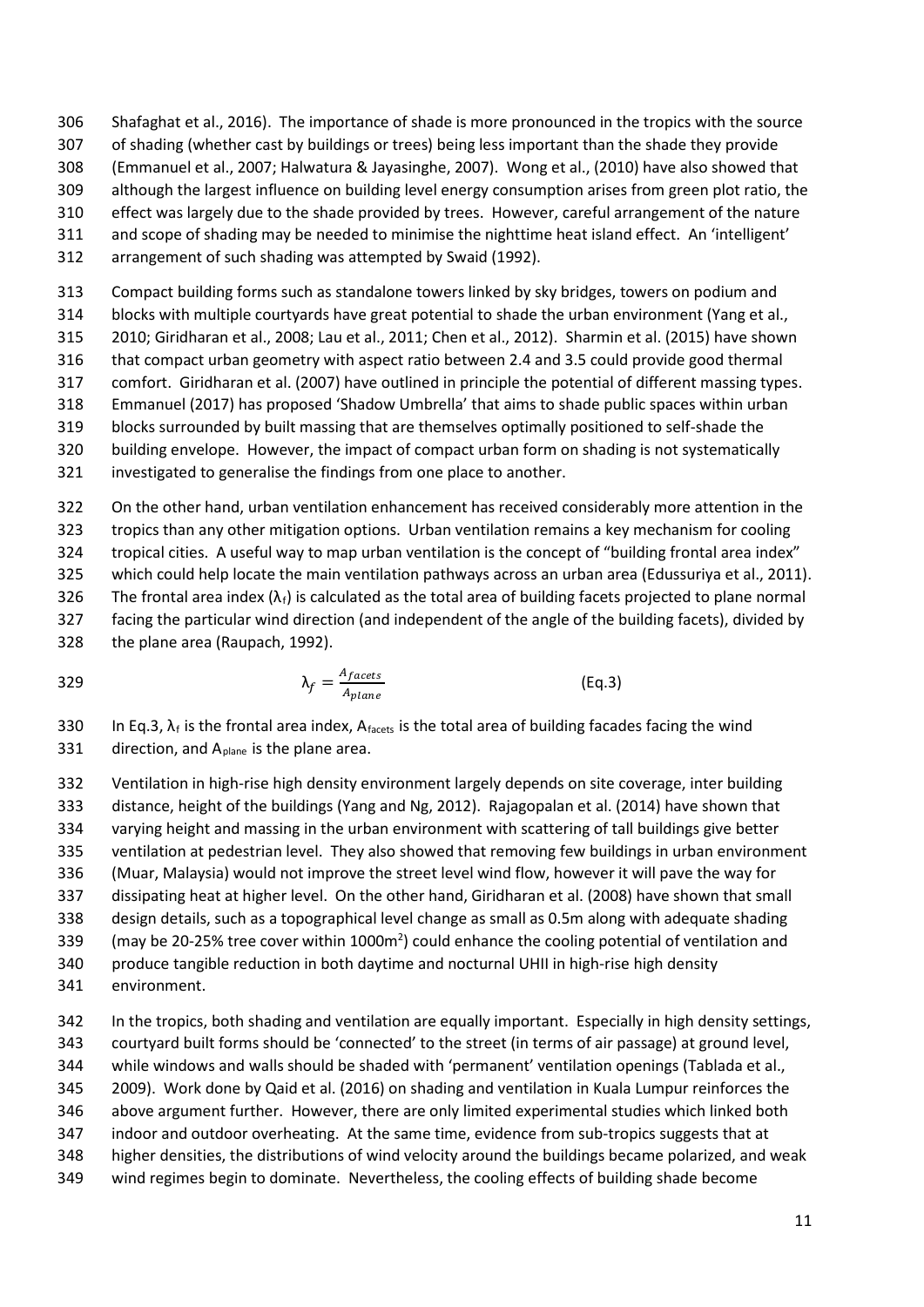- increasingly significant as inter building distance decreases because of the low level of exposure to strong direct radiation in compact forms. While this combination is beneficial in moderately humid
- areas, not ideal for high humid conditions (Xuan et al., 2016).
- An opportunity to enhance the combined cooling benefits of both shading and ventilation is
- provided by solar geometry and monsoonal wind patterns in the tropics. While the effect of street
- orientation is more pronounced in the tropics (e.g. E-W streets having the worst thermal and
- 356 comfort conditions compared to N-S streets, Emmanuel et al., 2007), 'traditional' urban form
- (diverse shapes, setbacks, non-uniform relationship to streets, compactness) performs much better
- 358 than 'planned' urban areas (characterised by uniform building heights, equal building separation and
- plot sizes). The latter leads to both harsher thermal comfort conditions and higher air temperatures
- (Sharmin et al., 2015), a finding also confirmed in a hot, dry climate (Johansson, 2006).
- A key aspect to keep in mind is the interaction between the many mitigation strategies and air
- pollution and internal heat gain. While ventilation is very useful in reducing the cooling load in the
- tropics, the ability to benefit from air movement is contingent upon air pollution levels in the
- 364 surroundings. The pollution problem in tropical cities is severe even in the relatively cleaner
- 365 Singapore, suburban areas have 15 times more  $CO<sub>2</sub>$  than nearby forest cover (Quah & Roth, 2012).
- In the absence of good quality air, the windows will be shut, and internal and solar gains will built up.
- In this scenario, savings achieved through shading and/or ventilation will be marginal since
- elimination of internal and solar gains will solely depend on air-conditioning.
- Another caveat is cooling load reductions achieved by simulating a sample location cannot be
- extrapolated citywide due to the diverse nature of building typology and occupancy pattern (Miller
- et al., 2015). Further, per capita energy consumption influences the magnitude of latent heat fluxes
- (Quah & Roth, 2006). This process increases the anthropogenic heat in the urban area and has
- significant impact on both day and night time UHI. As noted earlier, in the context of UHI studies,
- one of the most difficult parameter to quantify is the anthropogenic heat and it is very important to
- consider this when attempting to estimate the cooling potential of shading and/or ventilation in
- tropical cities. Future research should explore the use of drones to profile the waste heat release.

#### **5.2 Green roofs, walls and other Green Infrastructure (GI) options**

- The energy saving benefits of Green Roof (GR) to individual buildings is regularly reported (Wong et
- al., 2003; Morau et al., 2012) but evidence to the direct pedestrian-level cooling benefit due to GR is
- mixed. Peng and Jim (2013) simulated pedestrian level air temperature effect of extensive green
- roofs (EGR) and intensive green roof (IGR). The results showed that EGR reduced pedestrian-level air
- 382 temperature by 0.4–0.7°C, and IGR by 0.5–1.7°C, in Hong Kong but the distribution of such cooling
- effect was limited to immediate vicinities of buildings, particularly so, in high density settings.
- Although of limited value, there is a role of GR in high density settings where land for green
- infrastructure is limited.
- Additional claimed benefits of GRs include reduced GHG emissions, sustainability, biodiversity and
- UHI mitigation. At the same time, negative consequences include sediment and nutrient
- concentration from storm water runoff from green roof. This could be up to ten times higher than
- what could be on conventional bare roofs (Chen & Kang, 2016). Furthermore, reductions in runoff
- from green roofs are not as high as expected because retention and detention are affected by high
- rainfall intensity, which is typical of tropical areas. Without additional maintenance, green roofs can
- contribute to nonpoint source pollution in hot, humid tropical cities (Chen, 2013). However, as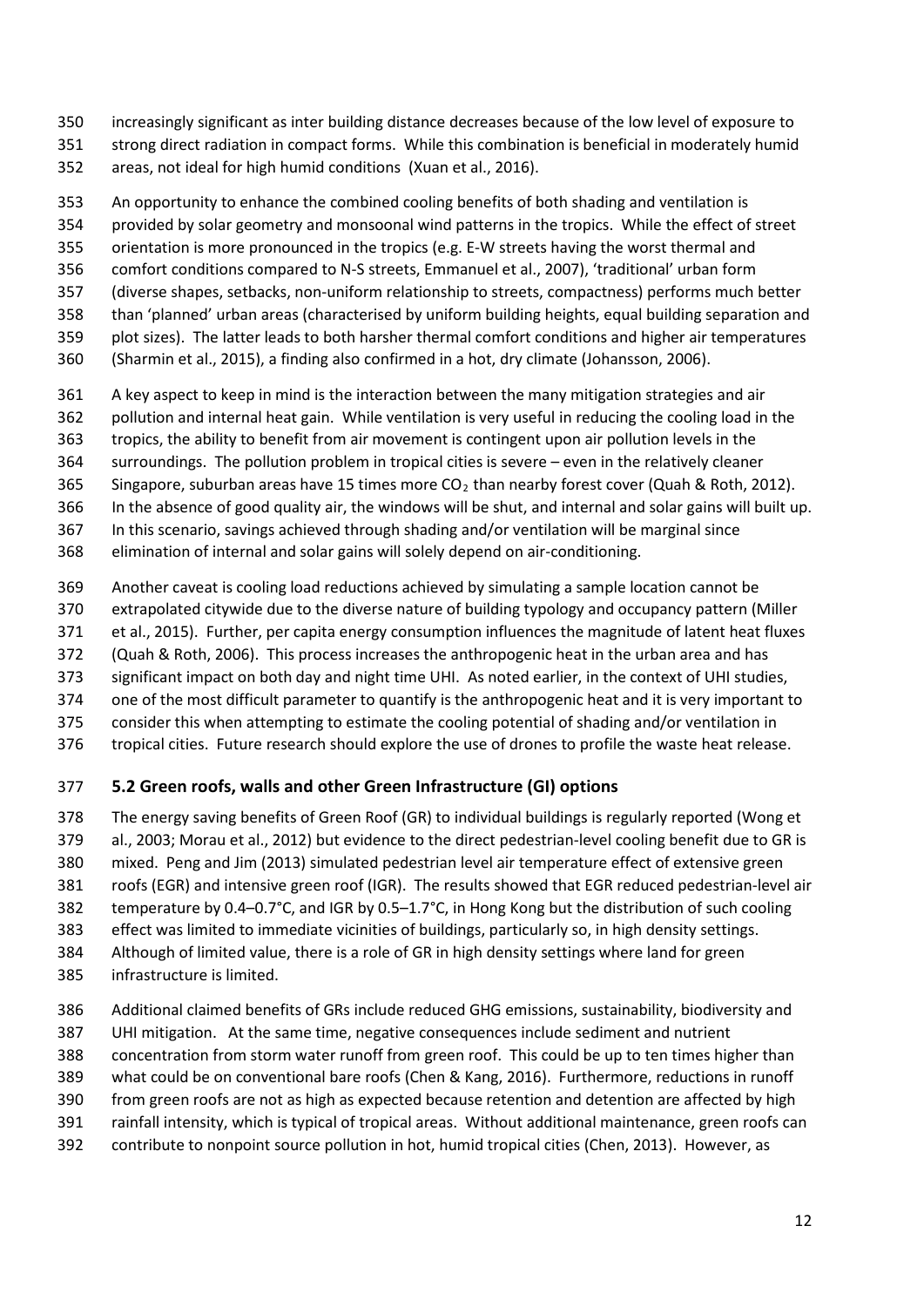previously pointed out, cooling load reduction benefits to individual buildings in warm climates is considerable.

 The cooling benefit of GRs depends on the type of vegetation cover, nature and thickness of the growth media, and moisture availability and retention in the GR system. Morau et al. (2012) have found that in Reunion Island, green roof of 120 mmm thickness (substrate and drainage) could 398 reduce the temperature by  $6^{\circ}$ C at the bottom of drainage layer. However, porous media with high water-storage capacity could lead to high thermal mass that in turn could act as a heat sink and eventually create fluxes downwards to warm indoor air and increase the building cooling load. The research on different plants and substrate materials, and its implication on cooling potentials are very limited. Jim (2015) has provided a very useful summary of ëbest practicesí in GR for tropical locations while indicating that thick foliage growth could prevent the beneficial cooling due to evapotranspiration from reaching downwards. Thus, care is needed to carefully design and execute GRs in warm, humid locations.

 However, cooling benefits of individual and clusters of trees at the pedestrian level is well known. Abreu-Harbich et al. (2015) have found 0-15°C reduction under trees in a tropical setting (Campinas, Brazil). In these conditions, thermal comfort improvements as measured on the PET scale were even 409 higher. In Singapore, air temperature in urban parks was on an average 1.3<sup>o</sup> C lower than the areas 410 closer to the parks (Ca et al., 1998). In Taipei, during summer, the urban parks showed 0.8<sup>o</sup> C cooler than the surrounding area at noon (Chang et al, 2007). However, the large variation in the cooling effect of trees indicate that several factors of tree physiognomy are critical - features such as tree height, foliage cover, shape and permeability of the crown can influence the thermal environment (Abreu-Harbich et al., 2015). Additionally, trunk and branching structure, and size and shape of leaves, influence the level and nature of shading (and therefore the cooling effect). However, for tropical cities, it is recommended to plant monsoonal dry forest species which are tolerant to high

heat and drought (Kjelgren et al., 2011).

 In summary, we could conclude that extensive green roofs reduce pedestrian-level air temperature more moderately than intensive green roofs but this effect is more a function of land cover in the surrounding. Peng and Jim (2013) found that in sub-tropical Hong Kong, the cooling effect of extensive green roofs is more visible in open-set low rise sites. Further, coverage by building footprints and building height dampened lateral and vertical advection of cool air generated by green roofs (Wong et al., 2010; Peng & Jim, 2013). Similarly, the cooling effect of green parks is also context-specific. Both large and small parks have influence on urban climate, however the degree and nature of cooling will vary with the context (Gioia et al, 2014; Ng et al., 2012; Giridharan et al., 2008; Jamei et al., 2016). Further, Jamei et al. (2016) were of the opinion that the optimum distance 427 to which the park has influence on changing the temperature is around 300m. There appears to be 428 consensus that pocket parks in the order of 1000  $m<sup>2</sup>$  at regular intervals is more effective than a single large park, especially in high-rise high density areas of tropics (Ng et at., 2012; Giridharan et al., 2008; Jamei et al., 2016).

- - 431 Another GI is the green/living wall and it could reduce the surface temperature in Singapore by 6<sup>o</sup> C 432 to 10<sup>o</sup> C compared to a concrete wall, depending on the type of living wall system (wong et al.,
	- 2010). At the same time, carbon storage of living wall (0.14 to 0.98 kg C m<sup>2</sup>) is reported to be poor
	- 434 compared to green roof (0.375 to 30.12 kg C m<sup>2</sup>) due to thickness of substrates (Charoenkit &
	- Yiemwattana, 2016). However, there are only few studies that report on GI such as green/living
	- walls. A detailed account of living wall systems and their applications could be found in the work
	- done by Charoenkit & Yiemwattana (2016) while Jim and Chen (2011), and Pandey et al., (2015)
	- have outlined variety of plants that could grow on urban surfaces, especially on the vertical surfaces.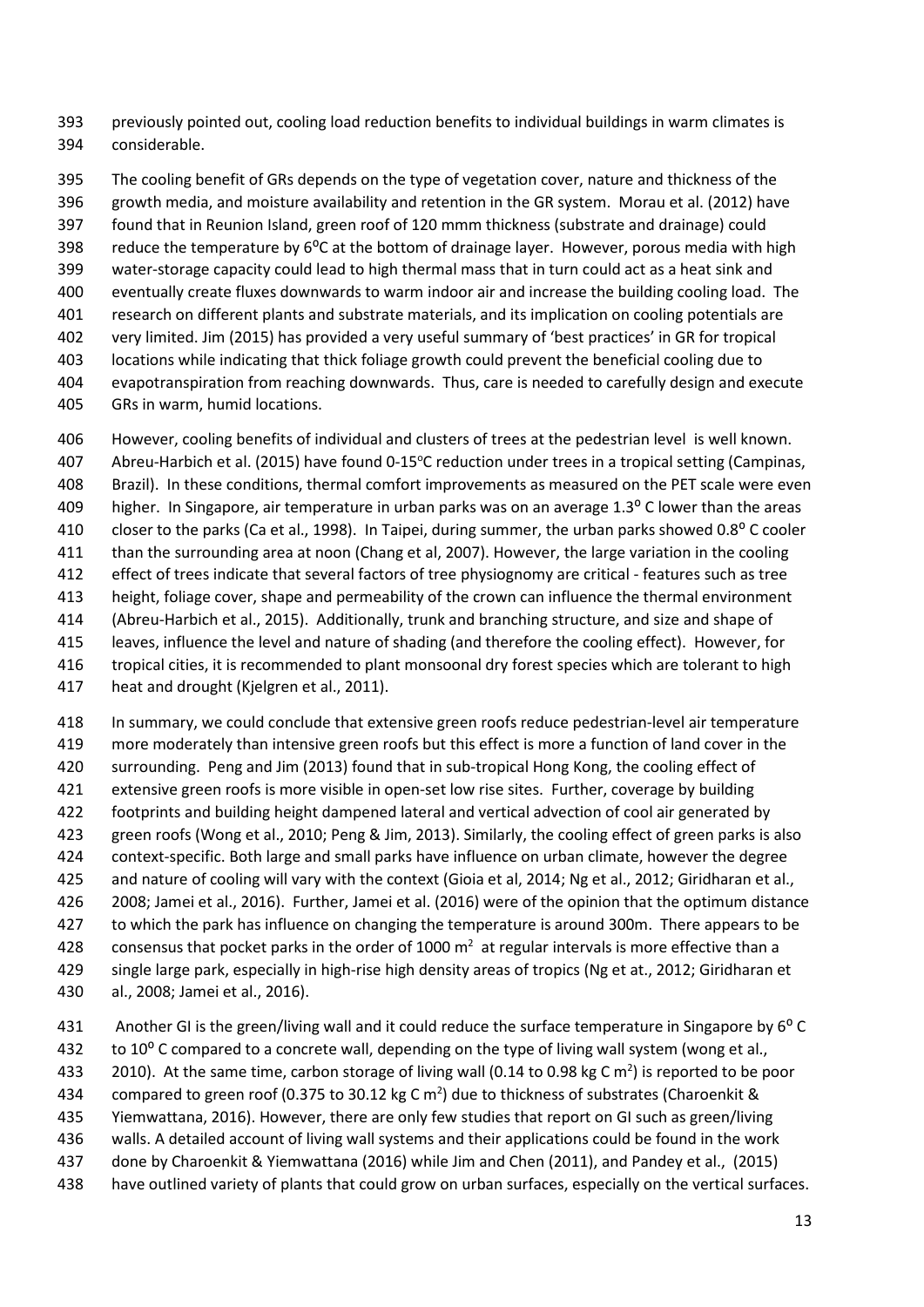#### **5.3 Garden cities**

- Another mitigatory option is based on the 'Garden city' concept developed in the 19<sup>th</sup> Century
- Britain by Ebenezer Howard. This combines green belts and waterbodies both on the fringes of
- urban areas as well as within urbanised areas as corridors of greenery. Tropical examples of the
- application of these principles include Maringa, Brazil (Macedo & Maringa, 2011) and Putra Jaya,
- Malaysia (Moser, 2010). In the case of Putra Jaya, Morris et al. (2016b) have found that the
- reduction in overheating due to the use of vegetation and water bodies were 0.04 and 0.02°C per
- $km<sup>2</sup>$  of vegetation and waterbody respectively. Overall, the garden city approach contributed to
- 447 approx. 0.5°C cooling over Putrajaya City (Morris et al., 2016b). The drawback of this concept is that
- the extent of soft area (un-built) required is substantial and may not be viable for tropical cities with
- chronic land scarcity. Further, there is not enough research to suggest the optimum size of the
- garden city for a given density to achieve thermal comfort.

#### **5.4 Cool roofs, cool pavements and other albedo enhancement approaches**

- The albedo is the proportion of the radiation reflected by a surface (reflection coefficient), defined
- as the ratio of incoming to outgoing radiation. As such, surface with an albedo of 0 absorb 100% of
- the incoming radiation and have no reflection, while those with an albedo of 1 reflect 100% of the
- incoming radiation back to the environment. Santamouris (2014) has provided an overview and
- critique of cool roof/cool pavement applications in mitigating the UHI problem. However, issues
- specific to the tropics are poorly studied. These include excessive glare from the usual
- overcast/mostly cloudy skies in the tropics, maintenance of cool paints in high humidity
- environments. Furthermore, the actual effectiveness in reducing thermal discomfort in the already
- stressed tropical environments needs empirical validation.
- An experimental study conducted in Malaysia on five types of cool pavements (high albedo) showed
- 462 that porcelain tiles could reduce the surface temperature by 6.4<sup>o</sup>C compared to asphalt (Antiga et
- al., 2017). High albedo on vertical surfaces could increase the incoming radiation on vertical surfaces
- 464 due inter reflections, for example an albedo of 0.8 could result in an increase of 259 kWh/m<sup>2</sup>/year
- 465 solar gain on east façade compared to 67 kWh/m<sup>2</sup>/year on the roof (Martins et al., 2016). However,
- in low rise compact development, solar gain will largely occur via roof and the application of cool
- material (0.9 albedo) could result in reduction of peak cooling load varying between 5% to 35%
- depending on type of fabric system (Miller et al., 2015). The reduction in the peak cooling load could
- have significant impact on the anthropogenic heat released.
- Another albedo enhancement option is to use different types of glass on building surfaces since
- 471 reflection depends on the character of glazing system. On most occasions, lower 'G' (solar factor)
- value glazing is recommended to reduce the cooling load in the tropics (Bui et al., 2017). Although
- this could reduce air conditioning load (and thus the anthropogenic heat) the wisdom of using low
- 474 G' glazing in high density tropical settings is questionable. It would be more appropriate to reduce
- 475 the use of glass in the first place, especially in compact urban settings in the tropics. The impact of
- glass on urban environment is not well researched in tropics, especially in the form of field
- experiments.

## **5.5 Albedo vs vegetation deployment**

 Both albedo and vegetation have the potential to cool an urban environment in tropics. A simulation exercise in Singapore found that although the city-wide deployment of cool roofs could lead to daytime temperature reductions but they offer little benefit at night, when tropical UHIs are at their peak (Li and Norford, 2016). On the other hand, this study showed that vegetation could reduce the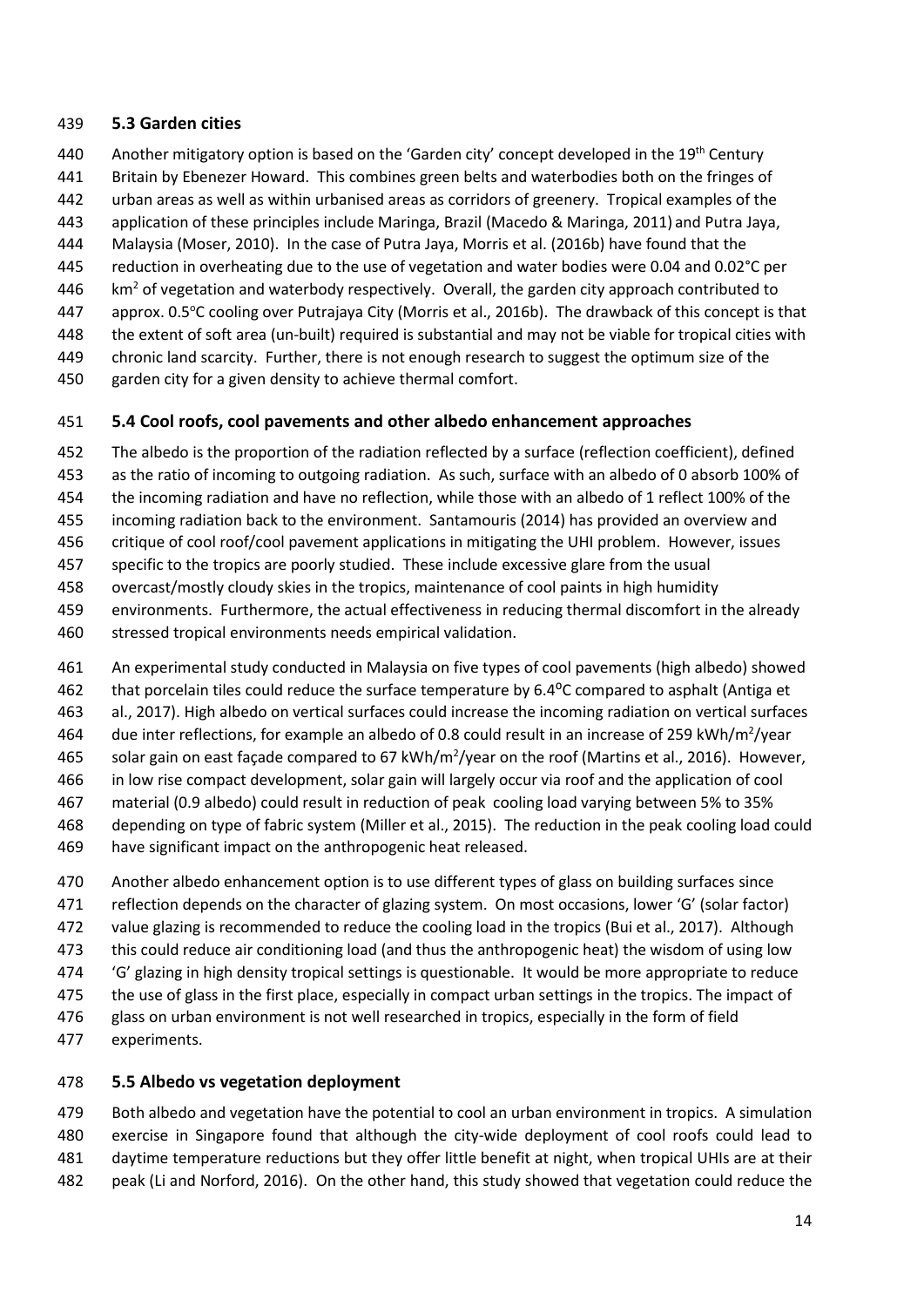483 near-surface air temperature by more than  $1^{\circ}$ C across the city. This is due to the higher latent heat flux and lower heat storage during daytime in green vegetation. Shahidan et al. (2012) have found that Leaf Area Index (LAI) of 9.7 along with a surface albedo of 0.8 could reduce the average outdoor 486 temperature by 2.7 $\degree$  C. They were also of the opinion that only a small component of the outdoor 487 temperature reduction was achieved by albedo enhancement (0.2 $\degree$ C out of 2.7 $\degree$ C). Further sensitivity analysis is required to establish the relative merits of these two options, especially in the context of different urban morphological settings. A simulation exercise done by Martins et al. (2016) show that albedo, aspect ratio and distance between buildings together account for around 80% of the variations in solar radiation in tropical cities. This could point to potential integrated mitigation strategies appropriate for the tropics.

 A way of combining the beneficial effects of various mitigation approaches while avoiding as many negative effects as is practical is needed for tropical cities. Towards this end, the work of Tan et al. (2016) offers some clues. Research found that cooling effect of urban trees is highly associated with SVF. The most significant effect of urban trees in open areas (i.e. those with high SVF) is on air temperature reduction, while trees in the more built up areas (medium to low SVF) lead to reduction in MRT. This research also showed that the cooling of air temperature and sensible heat were twice as high for vegetation arranged along wind corridors than that perpendicular to the prevailing wind. Thus, a combination of wind flow enhancement approaches boosted by tree planting and other shade enhancement strategies could be the most effective planning approach to tropical UHI

mitigation.

Ultimately, surface cover fractions are key modulators of UHIs in the tropics. In the sub-tropical

 Xiamen, China, Xu et al. (2013) have shown that impervious surface is positively and exponentially correlated with land surface temperature (LST), while vegetation and water are inversely related to LST. Further, this work shows that impervious surface contribution to regional LST change can be up

507 to six times greater than the sum of vegetation and water contributions, and an addition of 10%

- green or water space for each 10% decrement of impervious surface cover, could lower LST by up to 2.9 or 2.5°C, respectively.
- A final point to keep in mind in mitigating the tropical UHIs is the importance of combining the many mitigatory approaches. In this regard, while the evapotranspiratory cooling provided by GI and waterbodies are useful, they do not provide as much cooling in the high-humidity tropics as when this is combined with shading (Chow et al., 2016). While shading is a key approach to UHI mitigation 514 in the tropics, other 'non-thermal' aspects of greenery may be equally important, even if the ëobjectiveí thermal benefit from greens are minimal. At the same time, all mitigatory approaches need to be mindful of any unintended wind blocking effects that they might create (Algeciras et al., 2016).

#### **6.0 MODELLING OF TROPICAL UHIs**

 For the purpose of the present review, urban climate modelling is considered to be the energy and the mass exchange (circulation) in the urban canopy layer (UCL). The urban features that modify the circulation are the heterogeneity of buildings, impervious and pervious surface materials, release of anthropogenic heat, release of pollutants, and street geometry. Given the difficulties in obtaining accurate information of these urban features at fine scales, general Circulation Models usually ignore the presence of city element (Ooka, 2007). While this may not pose great difficulties in arriving at global climate projections, ignoring urban land use and land cover has significant impact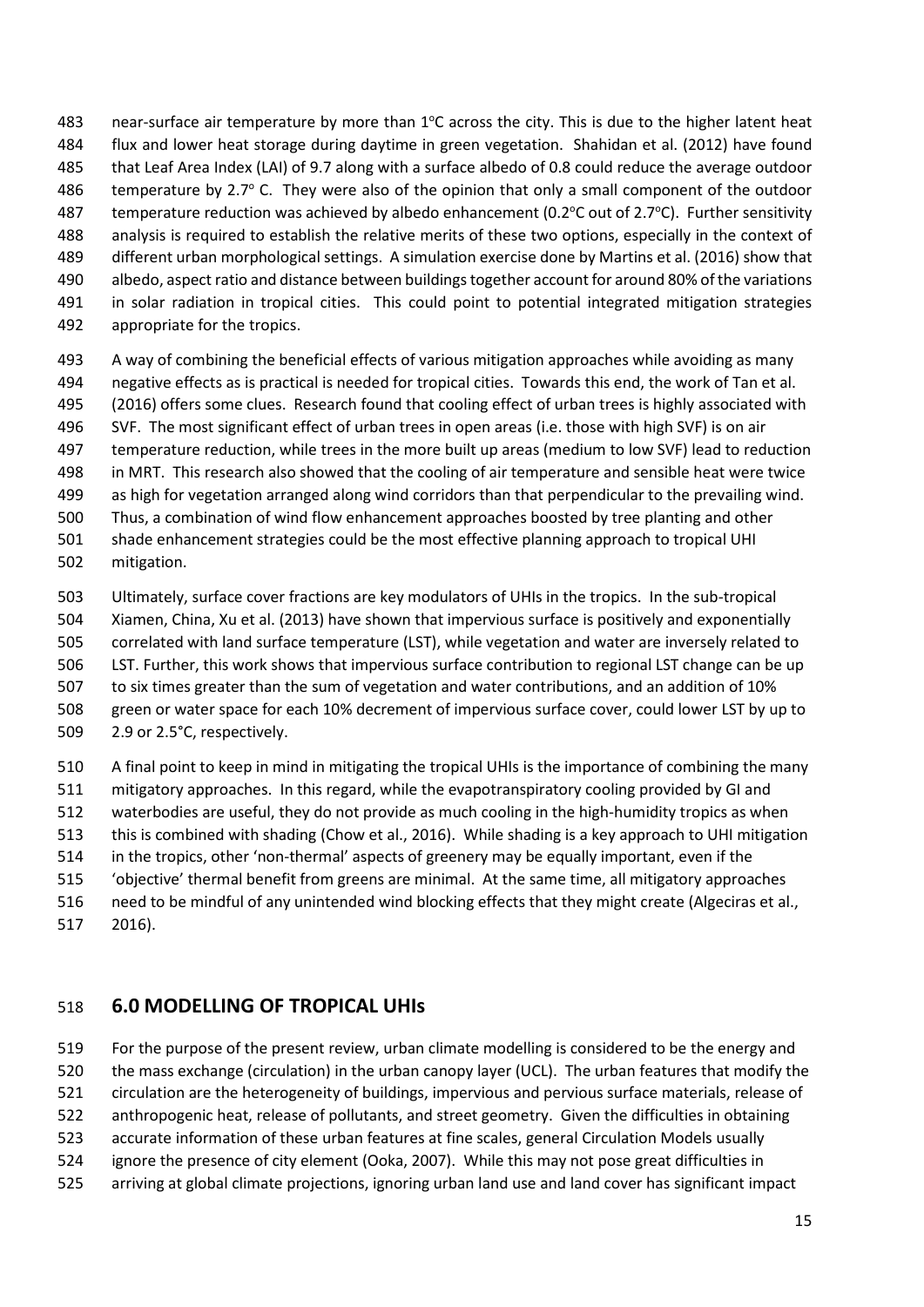- on the general dynamics of tropical island climates, as shown by Velazquez et al. (2016) for Puerto
- Rico. Boehme et al., (2015) have shown that the assumptions surrounding current
- micrometeorological models make them unsuited for tropical, especially high-density cities. It
- would be necessary to estimate the energy balance accurately, which could in turn enable the
- identification of ëhot spotsí, where computational fluid dynamics (CFD) could be applied for better
- accuracy. Rajagopalan et al., (2014) have provided a detailed account of the assumptions for urban
- scale CFD modelling.

 A more common approach to studying the impact of urban variables on UHI is to use statistical models (Da Silva et al., 2010; Giridharan et al., 2007; Yang et al., 2010; Wang et al., 2016). Use of numerical models to assess the UHI impact is limited. Lau et al., 2016 have used SOLWEIG numerical model to assess the impact of mean radiant temperature on high density (compact) environment. SOLWEIG model is an efficient method to assess the mean radiant temperature across wide spatial variation. This model also generates the sky view factor and shadow patterns. Karam et al. (2010) have used tropical Town Energy Budget (TEB) numerical model to compute the surface fluxes, air temperature and humidity. This model crucially takes into account the surface water capacity and drainage time scale which are critical component in tropical urban thermal balance. Therefore, in terms of urban energy budgeting TEB is better than SOLWEIG.

- In contrast to statistical models, numerical models explain the physical process and they are classified as one, two and three dimensional. One and two dimensional models are not appropriate to study the micro and macro scale UHI impact due to their inability to capture the variations in urban geometry. They may also introduce errors in the estimation of short-wave radiation and turbulence due to lack of validation and calibration. As per Martilli (2007) these models also under- estimate the outdoor temperature predictions due to absence of proper representation of sea 549 breeze and its inland penetration. Although Martilli's research does not focus on the tropics, some
- of the comments are relevant to tropics. Another aspect found in that research is the
- representation of vegetation, i.e. heat fluxes from vegetation and urban surfaces, is calculated
- separately and the area weighted average is used to assess the effective fluxes. However, in reality,
- vegetation has an influence on both latent and sensible heat fluxes released into an environment.
- Numerical models require detailed information on urban morphology and locally measured inputs to properly define the boundary conditions. Such information is hard to obtain in the developing regions of the tropics. In this regard the current efforts by the World Urban Database and Access Portal Tools (WUDAPT) workflow (Ching, 2013; See et al., 2015; Bechtel et al., 2015; Brousse et al., 2016) is worthy of mention. WUDAPT uses remotely sensed and freely available data for a supervised classification of Local Climate Zones (LCZs) as detailed by Stewart and Oke (2012) and Stewat et al. (2014). A demonstration of its applicability to data-poor tropical cities is recently provided by Perera and Emmanuel (2016).
- In terms of the most common approach to modelling tropical UHIs, ENVI-met appears to be widely accepted. Modelling of tropical UHI with ENVI-met is a useful planning approach for assessing air temperature and daytime extremes in outdoor thermal comfort, but the modeller requires detailed local information for proper initialization in addition to awareness of its limitations (Roth & Lim, 2017). However, in tropical urban climate studies, the application of climate models taking into account of surface water and humidity is very weak.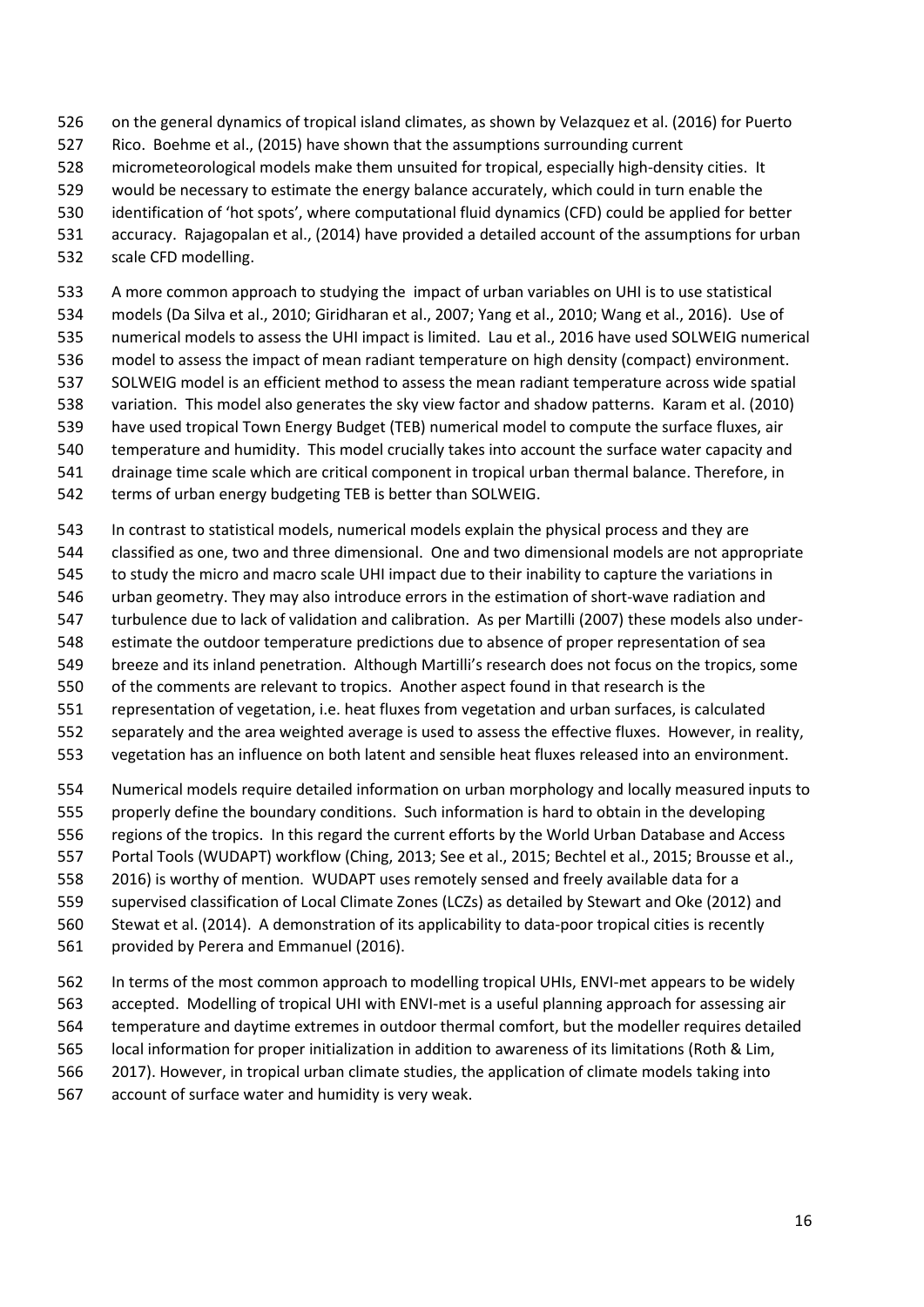#### **7.0 Discussion**

- In common with other regions, canopy layer tropical UHIs are mostly studied using field
- measurements with mobile and/or fixed weather stations. However, there are wide variations in
- reporting the results in terms of interval of measurement, duration of the study period, classification
- of day and night, height of measurement, and number of measurement points. The call for more
- standardisation of UHI measurements issued by the WMO in 2004 thus remains unheeded and inter-
- comparisons are difficult to make. A promising approach to overcome this could be seen in the
- classification of measurement locations by their key micro-climate influencing features through the
- 576 so-called 'Local Climate Zone' (LCZ).
- SEB and its relationship to UHI is not well understood in tropics. Further, the tropical UHI issues are complex and place sensitive, and available experimental and modelling methods do not capture the complete variations of the geography and its impact on UHI. However, in the recent years, improvements in sensors and temporal resolution of remote sensing have advanced its application in the UHI studies, especially for surface temperatures. This technique has potential in the context of rapid urbanisation if it is combined with micro and macro on-site measurements. A detailed account of data collection and the error correction process for remote sensing studies with special reference to tropical UHI is reported by Quah & Roth (2012), Nichol (1996), Nichol (1998), and Nichol & Wong (2005). Given that the remote sensing is biased towards horizontal surfaces, its applicability to high density settings is limited, but Nichol & Wong (2005) have highlighted that issues related to the depth of the canyon in high-rise high density environments could be managed by combining satellite images with geometrical data derived from photogrammetry or digitised geometrical data. Although in principle this approach sounds effective, its application in various tropical context needs to be validated. Use of drones could compliment this approach. The sky view factor, albedo, 591 vegetation density and wind velocity are critical 'urban compactness' variables in the tropics but the effect is hard to isolate. Therefore, compact forms defined in terms of height to width ratio is not adequate enough to capture the impact on UHI and energy. Recently, the relationship between compactness and air quality in China has been studied using compact index as function of urban area and perimeter (Lu & Liu; 2016). We are of the opinion that this index has a potential application in UHI studies along with indices such as fractal dimension and Boyce Clarke shape since they are sensitive to massing as well as extend of the development.
- Ultimately, the embedding of UHI mitigation in practical planning in tropical cities requires supportive institutional framework. Here again LCZs could be used as Zoning precincts, by defining a LCZ specific morphology and future maximum development. The development of LCZ-based urban form/material thresholds is technically possible. However, the interpretation of these in the context of a specific city could create many issues (Stewart & Oke, 2012). Therefore many context specific research is needed to resolve these issues.

#### **8.0 CONCLUSIONS AND FUTURE DIRECTIONS**

 Although studies on tropical UHIs remain numerically inferior to temperate UHI studies, there appears to be a considerably rich and diverse knowledge base built upon in the recent past.

- Nevertheless, additional work is needed in the following areas: The application of advanced material
- for urban surfaces of tropics is not well researched. Considering the huge variations in topography,
- research on tropic-specific plants for appropriate cooling to mitigate UHI is also needed.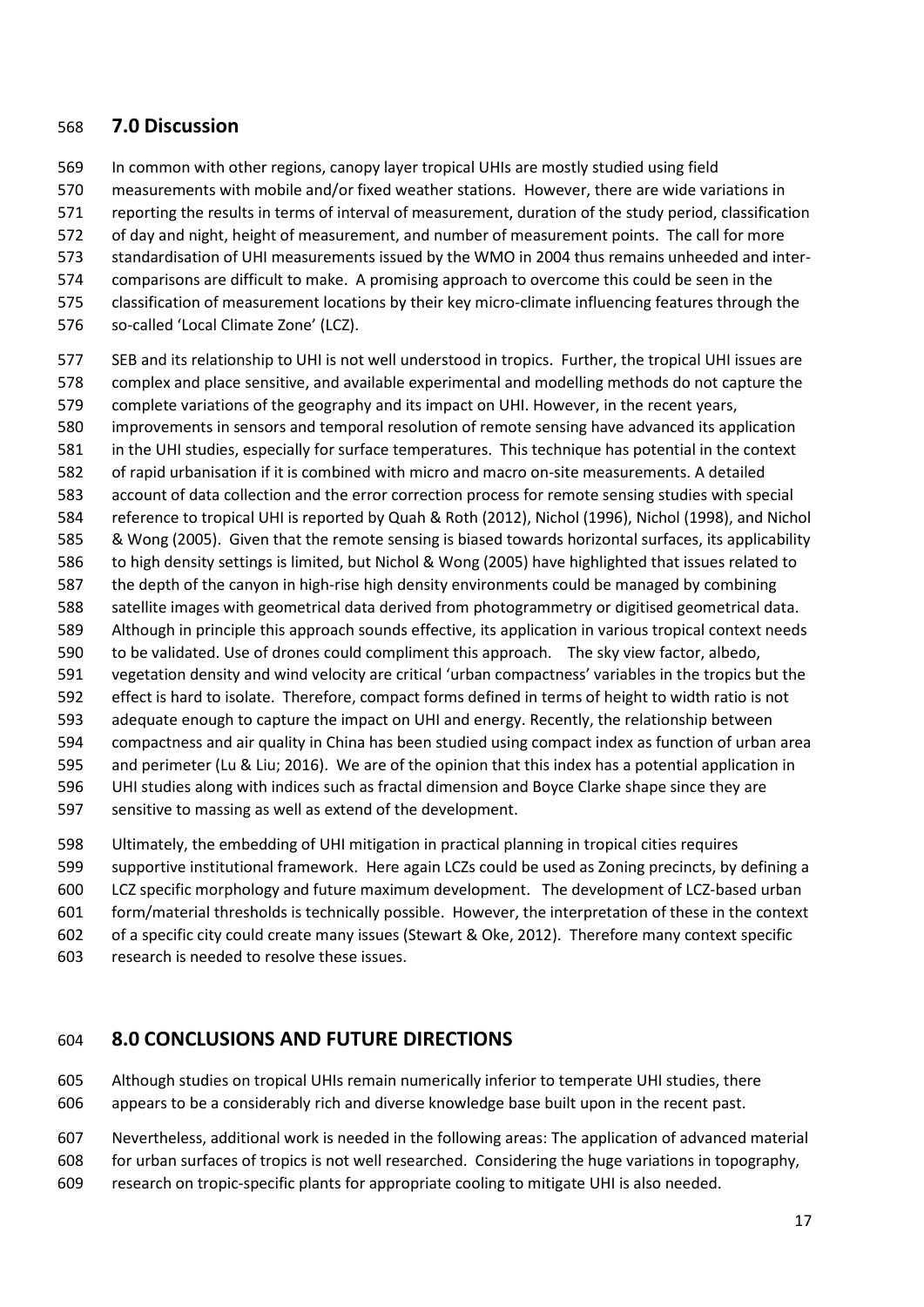- Furthermore, adequate research is needed to identify the nature of the link between global climate
- change and tropical UHI, especially taking into account the anthropogenic heat. The implications of
- UHI to space conditioning energy load, especially in the residential sector, is not well captured. At
- micro level, there has to be focused and structured research on vegetation, surface material and
- energy consumption such that the database could be used for both validation and calibration of
- climate models. Further, LCZís should be used as templates field experiments.
- Finally, UHI mitigation in the tropics requires consideration of equity (i.e. who benefits from UHI
- mitigation and who pays for it?) but this is beyond the scope of the present review. Nevertheless,
- such considerations are important in the further development and deployment of the many
- technical approaches advocated in the present review.

#### **References**

- 1. Abreu-Harbich, L.V., Labaki, L.C., Matzarakis, A. (2015). Effect of tree planting design and tree species on human thermal comfort in the tropics. Landscape and Urban Planning, 138, 99-109. 2. Adebayo, Y.R. (1990-91). Consideration for climate-sensitive design in tropical Africa. Energy and Buildings 1990-91, 15, 15-21. 3. Akbari, H., Cartalis, C., Kolokotsa, D., Muscio, A., Pisello, A. L., Rossi. F., Santamouris, M., Synnefa, A., Wong, N.H., & Zinizi, M. (2016). Local climate change and urban heat island mitigation techniques- the state of the art. Journal of Civil Engineering and Management, 22, 1-16 4. Algeciras, J.A.R., Consuegra, L.G., & Matzarakis, A. (2016). Spatial-temporal study on the
- effects of urban street configurations on human thermal comfort in the world heritage city 632 of Camagüey-Cuba. Building and Environment, 101, 85-101.
- 5. Antinga, N., Din, M.F.M., Iwaoc, K., Ponrajd, M., Jungane, K., Yong, L.Y, & Siangga, A.J.L.M. (2017). Experimental evaluation of thermal performance of cool pavement material using waste tiles in tropical climate. Energy and Buildings, 142, 211-219.
- 6. Balogun, I.A., & Balogun, A.A. (2014). Urban heat island and bioclimatological conditions in a hot-humid tropical city: the example of Akure, Nigeria. DIE ERDE, 145, 3-15.
- 638 7. Barradas, V.L., Tejeda-Martínez, A., & Jáuregui, E. (1999). Energy balance measurements in a suburban vegetated area in Mexico City. Atmospheric Environment, 33, 4109-4113.
- 640 8. Bechtel, B., Alexander, P.J., Böhner, J., Ching, J., Conrad, O., Feddema, J., Mills, G., See, L., & Stewart, I. (2015). Mapping Local Climate Zones for a Worldwide Database of the Form and Function of Cities. ISPRS International Journal of Geo-Information, 4, 199-219
- 9. Boehme, P., Berger, M., & Massier, T. (2015). Estimating the building based energy consumption as an anthropogenic contribution to urban heat islands. Sustainable Cities and Society, 19, 373-384
- 10. Boehme, P., Berger, M., & Massier, T. (2015). Estimating the building based energy consumption as an anthropogenic contribution to urban heat islands. Sustainable Cities and Society, 19, 373-384.
- 11. Brousse, O., Martilli, A., Foley, M., Mills, G., & Bechtel, B. (2016). WUDAPT, an efficient land use producing data tool for mesoscale models? Integration of urban LCZ in WRF over Madrid, Urban Climate, 17, 116-134.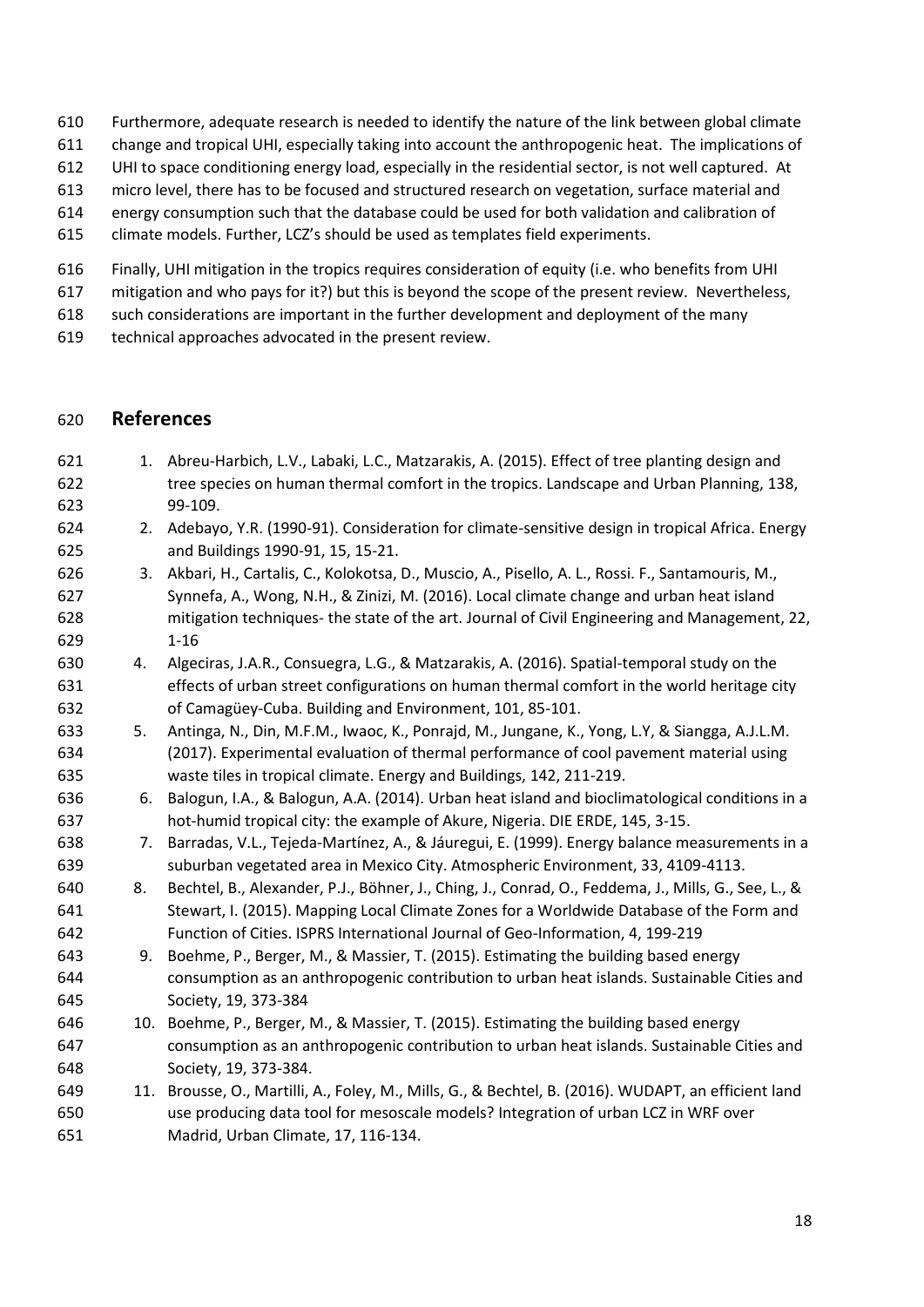| 652 | 12. Bui, V.P., Liu, H.Z., Low, Y.Y., Tang, T., Zhu, Q., Shah, K.W., Shidoji, E., Lim, Y.M., Koh, W.S. |
|-----|-------------------------------------------------------------------------------------------------------|
| 653 | (2017). Evaluation of building glass performance metrics for the tropical climate, Energy and         |
| 654 | Buildings (in press).                                                                                 |
| 655 | 13. Burkart, K., Khan, M.M.H., Schneider, A., Breitner, S., Langner, M., Krämer, A., & Endlicher,     |
| 656 | W. (2014). The effects of season and meteorology on human mortality in tropical climates: a           |
| 657 | systematic review, Transactions of The Royal Society of Tropical Medicine and Hygiene, 108,           |
| 658 | 393-421.                                                                                              |
| 659 | 14. Ca, V.T., Asaeda, T., Abu, E.M. (1998). Reductions in air conditioning energy caused by a         |
| 660 | nearby park. Energy Building, 29, 83-92.                                                              |
| 661 | 15. Campbell-Lendrum D., & Corvalán, C. (2007). Climate change and developing -country cities:        |
| 662 | Implications for environmental health and equity. Journal of Urban Health, 84, 109-117.               |
| 663 | 16. Chakraborty, T., Sarangi, C., & Tripathi, S. (2016). Understanding diurnality and inter-          |
| 664 | seasonality of a sub-tropical urban heat island, Boundary-Layer Meteorology, 163, 287-309.            |
| 665 | 17. Chang, C.R., Li, M.H., & Chang, S.D. (2007). A preliminary study on the local cool-island         |
| 666 | intensity of Taipei city parks. Landscape Urban Planning, 80, 386-95.                                 |
| 667 | 18. Charabi, Y., & Bakhit, A. (2011). Assessment of the canopy urban heat island of a coastal arid    |
| 668 | tropical city: The case of Muscat, Oman, Atmospheric Research, 101, 215-227.                          |
| 669 | 19. Charoenkit, S., & Yiemwattana, S. (2016). Living walls and their contribution to improved         |
| 670 | thermal comfort and carbon emission reduction: A review. Building and Environment,                    |
| 671 | 105:82-94.                                                                                            |
| 672 | 20. Chen, C.F. (2013). Performance evaluation and development strategies for green roofs in           |
| 673 | Taiwan: A review. Ecological Engineering, 52, 51-58.                                                  |
| 674 | 21. Chen, C.F., & Kang, S.F. (2016). Effects of substrates and plant species on water quality of      |
| 675 | extensive green roofs. Applied Ecology and Environmental Research, 14, 77-91.                         |
| 676 | 22. Chen, L., Ng, E., An, X., Ren, C., Lee, M., & Wang Una, He Z. (2012). Sky view factor analysis    |
| 677 | of street canyons and its implications for daytime intra-urban air temperature differentials in       |
| 678 | high-rise, high-density urban areas of Hong Kong: a GIS-based simulation approach.                    |
| 679 | International Journal of Climatology, 32, 121-136.                                                    |
| 680 | 23. Ching, J.K.S. (2013). A perspective on urban canopy layer modelling for weather, climate and      |
| 681 | air quality applications. Urban Climate, 3, 13-39                                                     |
| 682 | 24. Chow, D.H.C., Li, Z., & Darkwa, J. (2013). The effectiveness of retrofitting existing public      |
| 683 | buildings in face of future climate change in the hot summer cold winter region of China.             |
| 684 | Energy Building, 57, 176-86.                                                                          |
| 685 | 25. Chow, W.T.L., & Roth, M. (2006). Temporal dynamics of the urban heat island of Singapore.         |
| 686 | International Journal of Climatology, 26, 2243-2260.                                                  |
| 687 | 26. Chow, W.T.L., Akbar, S.N.A.B.A., Heng, S.L., & Roth, M. (2016). Assessment of measured and        |
| 688 | perceived microclimates within a tropical urban forest. Urban Forestry & Urban Greening,              |
| 689 | 16, 62-75.                                                                                            |
| 690 | 27. Da Silva, V.D.P.R., De Azevedo, P.V, Brito, R.S., & Da Cunha Campos, J.H.B. (2010). Evaluating    |
| 691 | the urban climate of a typically tropical city of northeastern Brazil. Environment Monitoring         |
| 692 | Assessment, 161, 45-59.                                                                               |
| 693 | 28. Doan, Q.V., & Kusaka, H. (2016). Numerical study on regional climate change due to the            |
| 694 | rapid urbanization of greater Ho Chi Minh City's metropolitan area, over the past 20 years.           |
| 695 | International Journal of Climatology, 36, 3633-3650.                                                  |
| 696 | 29. Edussuriya, P., Chan, A., & Ye, A. (2011). Urban morphology and air quality in dense              |
| 697 | residential environments in Hong Kong. Part I: District-level analysis. Atmospheric                   |
| 698 | Environment, 45, 4789-4803.                                                                           |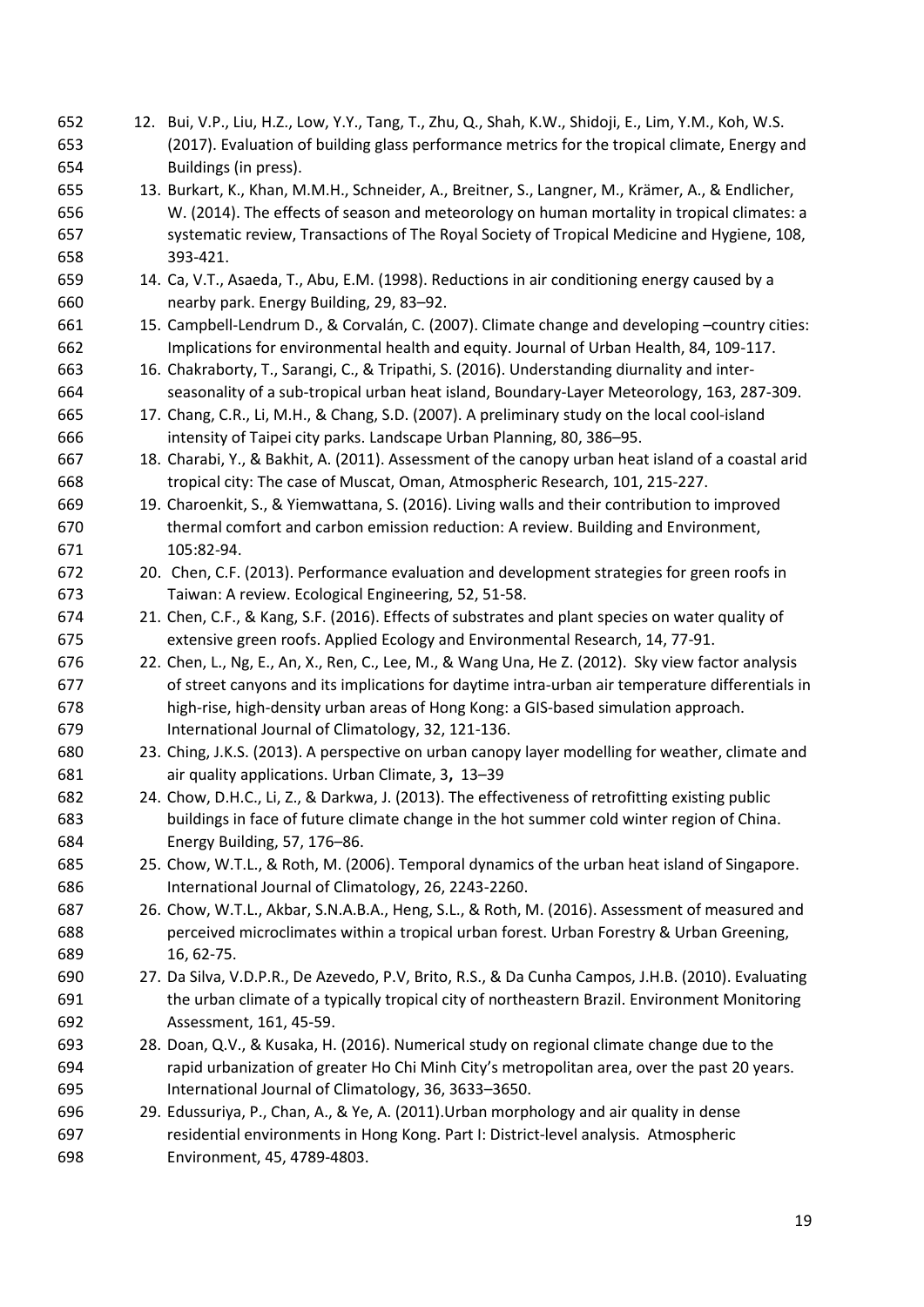| 699 | 30. Eliasson, I. (2000). The use of climate knowledge in urban planning. Landscape and Urban           |
|-----|--------------------------------------------------------------------------------------------------------|
| 700 | Planning, 48, 31-44.                                                                                   |
| 701 | 31. Emmanuel, R. (2017). Performance standard for tropical outdoors: A critique of current             |
| 702 | impasse and a proposal for way forward. Urban Climate (in press).                                      |
| 703 | 32. Emmanuel, R., & Johansson, E. (2006). Influence of urban morphology and sea breeze on hot          |
| 704 | humid microclimate: the case of Colombo, Sri Lanka. Climate Research, 30:189-200.                      |
| 705 | 33. Emmanuel, R., Rosenlund, H., & Johansson, E. (2007). Urban shading - a design option for           |
| 706 | the tropics? A study in Colombo, Sri Lanka. International Journal of Climatology, 27, 1995-            |
| 707 | 2004.                                                                                                  |
| 708 | 34. Ferreira, M.J., de Oliveira, A.P., & Soares, J. (2013). Diurnal variation in stored energy flux in |
| 709 | São Paulo city, Brazil. Urban Climate, 5, 36-51.                                                       |
| 710 | 35. Gazal, R., White, M.A., Gillies, R., Rodemaker, E., Sparrow, E., & Gordon, L. (2008). GLOBE        |
| 711 | students, teachers, and scientists demonstrate variable differences between urban and rural            |
| 712 | leaf phenology. Global Change Biology, 14:1568-1580.                                                   |
| 713 | 36. Ganesan, S., & Lau, S.S.Y. (2000). Urban chaleenges in Hong Kong: Future directions for            |
| 714 | design. Urban Design International, 3-12.                                                              |
| 715 | 37. Gioia, A., Paolini, L., Malizia, A., Oltra-Carrió, R., & Sobrino, J.A. (2014). Size matters:       |
| 716 | vegetation patch size and surface temperature relationship in foothills cities of                      |
| 717 | Northwestern Argentina. Urban Ecosystem, 17, 1161-1174.                                                |
| 718 | 38. Giridharan, R., Ganesan, S., & Lau S.S.Y. (2005). Nocturnal heat island effect in urban            |
| 719 | residential developments of Hong Kong. Energy and Buildings, 9, 964-971.                               |
| 720 | 39. Giridharan, R., Ganesan, S., & Lau, S.S.Y. (2004). Daytime urban heat island effect in high-rise   |
| 721 | and high-density residential developments in Hong Kong. Energy and Buildings, 36, 525-534.             |
| 722 | 40. Giridharan, R., Lau, S.S.Y., Ganesan, S., & Givoni, B. (2007). Urban design factors influencing    |
| 723 | heat island intensity in high-rise high-density environments of Hong Kong. Building and                |
| 724 | Environment, 42, 3669-3684.                                                                            |
| 725 | 41. Giridharan, R., Lau, S.S.Y., Ganesan, S., & Givoni, B. (2008). Lowering the outdoor                |
| 726 | temperature in high-rise high-density residential developments of coastal Hong Kong: The               |
| 727 | vegetation influence. Building and Environment, 43, 1583-1595.                                         |
| 728 | 42. Goggins, W.B., Chan, E.Y., Ng, E., Chao, R., Liang, C. (2012). Effect modification of the          |
| 729 | association between short-term meteorological factors and mortality by urban heat islands              |
| 730 | in Hong Kong, PLOS, 7, e38551. DOI:10.1371/journal.pone.0038551.                                       |
| 731 | 43. Goh, K.C., & Chang, C.H. (1999). The relationship between height to width ratios and the           |
| 732 | heat island intensity at 22:00h for Singapore. International Journal of Climatology, 19, 1011-         |
| 733 | 1023.                                                                                                  |
| 734 | 44. Gordon, P., & Richardson, H.W. (1997). Are compact cities a desirable planning goal? Journal       |
| 735 | of the American Planning Association, 63, 95-106.                                                      |
| 736 | 45. Griffiths, G.M., Chambers, L.E., Haylock, M.R., Manton, M.J., Nicholls, N., Baek, H.J., Choi, Y.,  |
| 737 | Della-Marta, P.M., Gosai, A., Iga, N., Lata, R., Laurent, V., Maitrepierre, L., Nakamigawa, H.,        |
| 738 | Ouprasitwong, N., Solofa, D., Tahani, L., Thuy, D.T., Tibig, L., Trewin, B., Vediapan, K., & Zhai,     |
| 739 | P. (2005). Change in mean temperature as a predictor of extreme temperature change in                  |
| 740 | the Asia-Pacific region. International Journal of Climatology, 25, 1301 - 1330.                        |
| 741 | 46. Halwatura, R.U., &Jayasinghe, M.T.R. (2007). Strategies for improved micro-climates in high-       |
| 742 | density residential developments in tropical climates. Energy for Sustainable Development,             |
| 743 | 11, 54-65.                                                                                             |
| 744 | 47. Horrison, E., & Amirtham, L.R. (2016). Role of built environment on factors affecting outdoor      |
| 745 | thermal comfort: A case of T. Nagar, Chennai, India, Indian Journal of Science and                     |
| 746 | Technology, 9, 1-4.                                                                                    |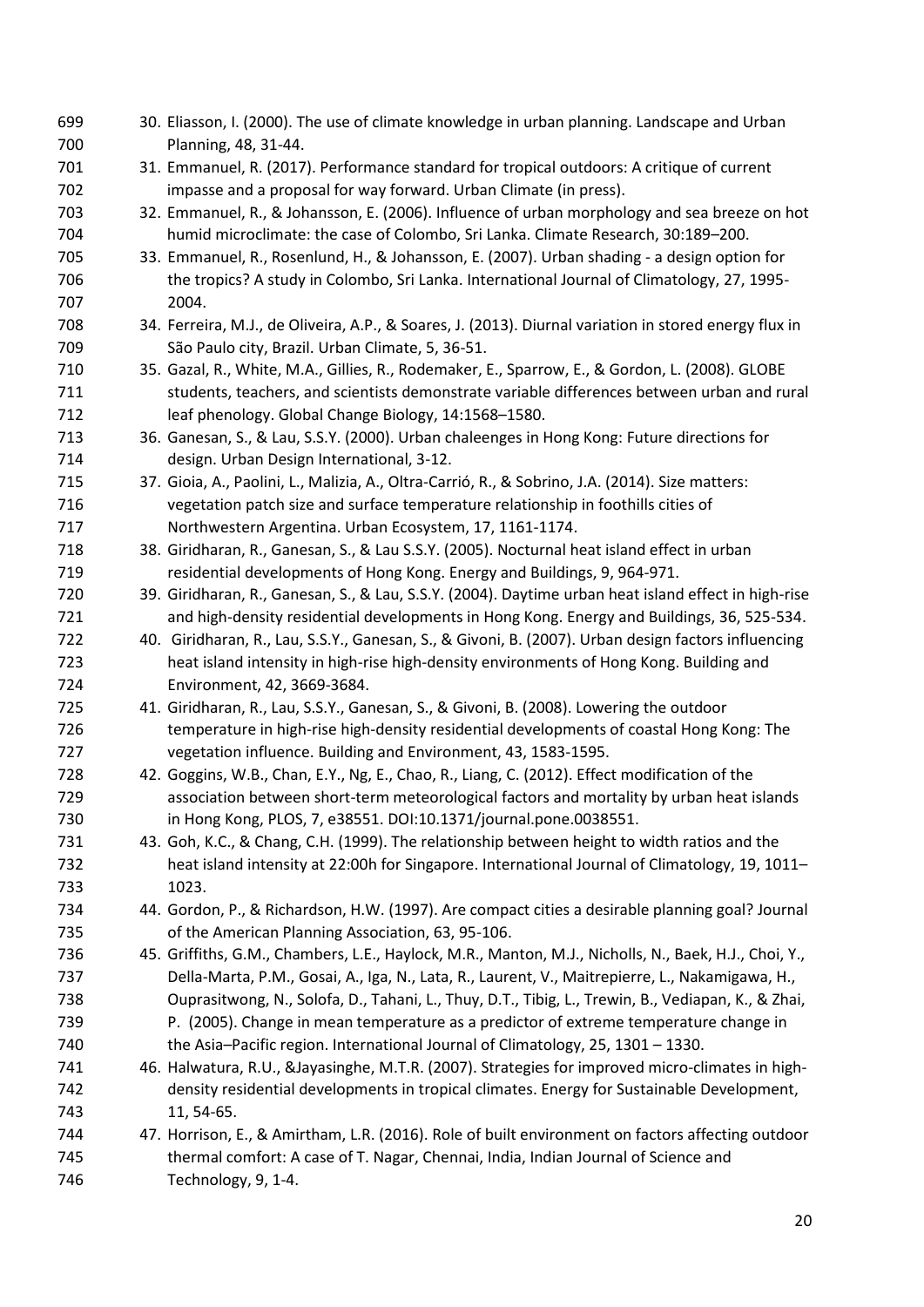| 747 | 48. Hsieh, C.M, Aramaki, T., Hanaki, K. (2007). The feedback of heat rejection to air conditioning |
|-----|----------------------------------------------------------------------------------------------------|
| 748 | load during the nighttime in subtropical climate. Energy and Buildings, 39, 1175-1182.             |
| 749 | 49. Hung, T., Uchihama, D., Ochi, S., & Yasuoka, Y. (2006). Assessment with satellite data of the  |
| 750 | urban heat island effects in Asian mega cities. Int. J. Applied Earth Observation and              |
| 751 | Geoinformation, 8, 34-48.                                                                          |
| 752 | 50. Ignatius, M., Hien, W.N., & Jusuf, S.K. (2016). The significance of using local predicted      |
| 753 | temperature for cooling load simulation in the tropics. Energy and Buildings, 118, 57-69.          |
| 754 | 51. Imhoff, M.L., Zhang, P., Wolfe, R.E, & Bounoua, L. (2010). Remote sensing of the urban heat    |
| 755 | island effect across biomes in the continental USA, Remote Sensing of Environment, 114,            |
| 756 | $504 - 513.$                                                                                       |
| 757 | 52. IPCC. (2013). Summary for Policymakers. In: Stocker, T.F., Qin, D., Plattner, D.G.K., Tignor,  |
| 758 | M., Allen, S.K., Boschung, J., Nauels, A., Xia, Y., Bex, V., Midgley, P.M. eds. Climate Change     |
| 759 | 2013: The Physical Science Basis. Contribution of Working Group I to the Fifth Assessment          |
| 760 | Report of the Intergovernmental Panel on Climate Change (IPCC). Cambridge University               |
| 761 | Press, Cambridge, United Kingdom. 1-30.                                                            |
| 762 | 53. Isaac, M., van Vuuren, D.P. (2009). Modeling global residential sector energy demand for       |
| 763 | heating and air conditioning in the context of climate change. Energy Policy, 37, 507-521.         |
| 764 | 54. Jamei, E., Rajagopalan, P., & Seyedmahmoudian, M. (2016). Review on the impact of urban        |
| 765 | geometry and pedestrian level greening on outdoor thermal comfort. Renewable and                   |
| 766 | Sustainable Energy Reviews, 54:1002-1017.                                                          |
| 767 | 55. Jauregui E. (1996). Bibliography of urban climatology for the period 1992-1995 including a     |
| 768 | special section on urban climate in tropical/subtropical areas, WMO/TD- No. 759; World             |
| 769 | Climate Applications and Services Programme (WCASP) - No. 36, Geneva: World                        |
| 770 | Meteorological Organisation. Available online: http://library.wmo.int/pmb_ged/wmo-                 |
| 771 | td 759 en.pdf                                                                                      |
| 772 | 56. Jauregui, E. (1993). Bibliography of urban climate in tropical/subtropical areas, 1981-1991,   |
| 773 | WMO/TD-No. 552, World Climate Applications and Services Programme (WCASP) - No. 25,                |
| 774 | Geneva: World Meteorological Organisation. Available online:                                       |
| 775 | http://library.wmo.int/pmb_ged/wmo-td_552_en.pdf                                                   |
| 776 | 57. Jauregui, E. (1997). Heat island development in Mexico City, Atmospheric Environment, 31,      |
| 777 | 3821-3831.                                                                                         |
| 778 | 58. Jáuregui, E., & Romales, E. (1996). Urban effects on convective precipitation in Mexico City,  |
| 779 | Atmospheric Environment, 30, 3383-3389.                                                            |
| 780 | 59. Jauregui, E., Cervantes, J., Tejeda, A. (1997). Bioclimatic conditions in Mexico City - an     |
| 781 | assessment, International Journal of Biometeorology, 40, 166-177.                                  |
| 782 | 60. Jenks, M. (2000). Sustainable urban form in developing countries. In: Jenks, M., & Burgers, R. |
| 783 | eds. Compact cities- sustainable urban forms for developing countries. Spon, London.               |
| 784 | 61. Jim, C.Y. (2015). Assessing climate-adaptation effect of extensive tropical green roofs in     |
| 785 | cities. Landscape and Urban Planning, 138, 54-70.                                                  |
| 786 | 62. Jim, C.Y., Chen, W.Y. (2011). Bioreceptivity of buildings for spontaneous arboreal flora in    |
| 787 | compact city environment. Urban Forestry and Urban Greening, 10:19-28.                             |
| 788 | 63. Jochner, S., Alves-Eigenheer, M., Menzel, A., & Morellato, L.P.C. (2013). Using phenology to   |
| 789 | assess urban heat islands in tropical and temperate regions. International Journal of              |
| 790 | Climatology, 33, 3141-3151.                                                                        |
| 791 | 64. Johansson, E. (2006). Influence of urban geometry on outdoor thermal comfort in a hot dry      |
| 792 | climate: A study in Fez, Morocco. Building and Environment, 41, 1326-1338.                         |
| 793 | 65. Jonsson, P. (2004). Vegetation as an urban climate control in the subtropical city of          |
| 794 | Gaborone, Botswana. International Journal of Climatology, 24,1307-1322.                            |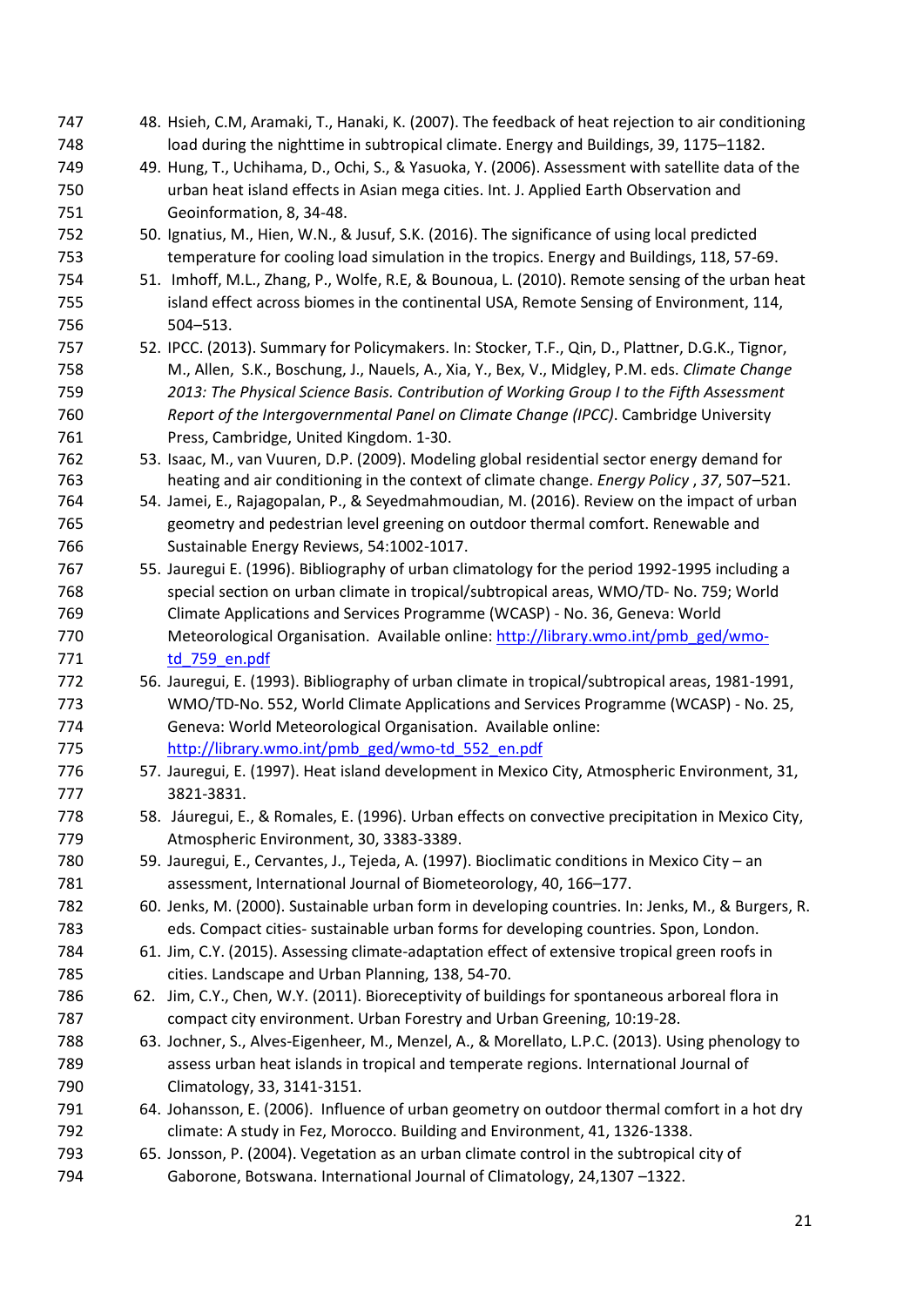66. Karam, H.A., Filho, A.J.P., Masson, V., Noilhan, J., & Filho, E.P.M. (2010). Formulation of a tropical town energy budget (t-TEB) scheme. Theoretical and Applied Climatology, 101, 109- 120. 67. Kjelgren, R., Trisurat, Y., & Puangchit, L. (2011). Tropical street trees and climate uncertainty in Southeast Asia. HortScience, 46, 167-172. 68. Kumar, S., Prasad, T., Sasidharan, N.V., & Nair, S. (2001). Heat Island intensities over Brihan Mumbai on a cold winter and hot summer night. Mausam, 52, 703-708. 69. Lau, K.K.l., Ren, C., Ho, J., & Ng, E. (2016). Numerical modelling of mean radiant temperature 803 in high-density sub-tropical urban environment. Energy and buildings, 144:80-86. 70. Lau, S.S.Y., Giridharan, R., Ganesan, S. (2005). Multiple and intensive land use: case studies in Hong Kong. Habitat International, 29, 527-546. 71. Lau, S.S.Y., Yang, F., Tai, J., Wu, X.L., & Wang, J. (2010). The study of summer-time heat 807 island, built form and fabric in a densely built urban environment in compact Chinese cities: Hong Kong, Guangzhou. International Journal of Sustainable Development, 14, 30-48. 72. Li, X.X., & Norford, L.K. (2016). Evaluation of cool roof and vegetations in mitigating urban heat island in a tropical city, Singapore. Urban Climate, 16, 59-74. 811 73. Liu, J., Ma, F., & Li, Y. (2011). The effect of anthropogenic heat on local heat island intensity 812 and the performance of air conditioning systems. Advanced Materials Research, 250–253, 813 2975-2978. 74. Lu, C., Liu, Y. (2016). Effects of Chinaís urban form on urban air quality. Urban studies, 53, 815 2607-2623. 816 75. Lundgren, K., & Kjellstrom, T. (2013). Sustainability challenges from climate change and air conditioning use in urban areas. Sustainability, 5, 3116-3128. 76. Luxmoore, D.A., Jayasinghe, M.T.R., Mahendran, M. (2005). Mitigating temperature increases in high lot density sub-tropical residential developments. Energy and Buildings, 37, 820 1212-1224. 821 77. Macedo, J. (2011). Maringá: A British Garden City in the tropics, Cities, 28, 347-359. 78. Martilli, A. (2007). Current research and future challenges in urban mesoscale modelling. International Journal of Climatology, 27, 1909-1918. 79. Martins, T.A.L., Adolphe, L., Bastos, L.E.G., & Martins, M.A.L. (2016). Sensitivity analysis of urban morphology factors regarding solar energy potential of buildings in a Brazilian tropical context. Solar Energy, 137, 11-24. 80. Martins, T.A.L., Adolphe, L., Bastos, L.E.G., & Martins, M.A.L. (2016). Sensitivity analysis of urban morphology factors regarding solar energy potential of buildings in a Brazilian tropical context, Solar Energy, 137, 11-24. 830 81. Miller, W., Crompton, G., & Bell, J. (2015). Analysis of cool roof coatings for residential demand side management in tropical Australia. Energies, 8, 5303-5318. 82. Mohan, M., Kikegawa, Y., Gurjar, B.R., Bhati, S., & Kolli, N.R. (2013). Assessment of urban 833 heat island effect for different land use-land cover from micrometeorological measurements and remote sensing data for megacity Delhi. Theoretical and Applied 835 Climatology, 112, 647–658. 836 83. Morau, D., Libelle, T., Garde, F. (2012). Performance evaluation of green roof for thermal protection of buildings in Reunion Island. Energy Procedia, 14, 1008-1016. 84. Morris, K.I., Chan, A., Ooi, M.C., Oozeer, M.Y., Abakr, Y.A., & Morris, K.J.K. (2016a). Effect of vegetation and waterbody on the garden city concept: An evaluation study using a newly developed city, Putrajaya, Malaysia, Computers. Environment and Urban Systems, 58, 39-51.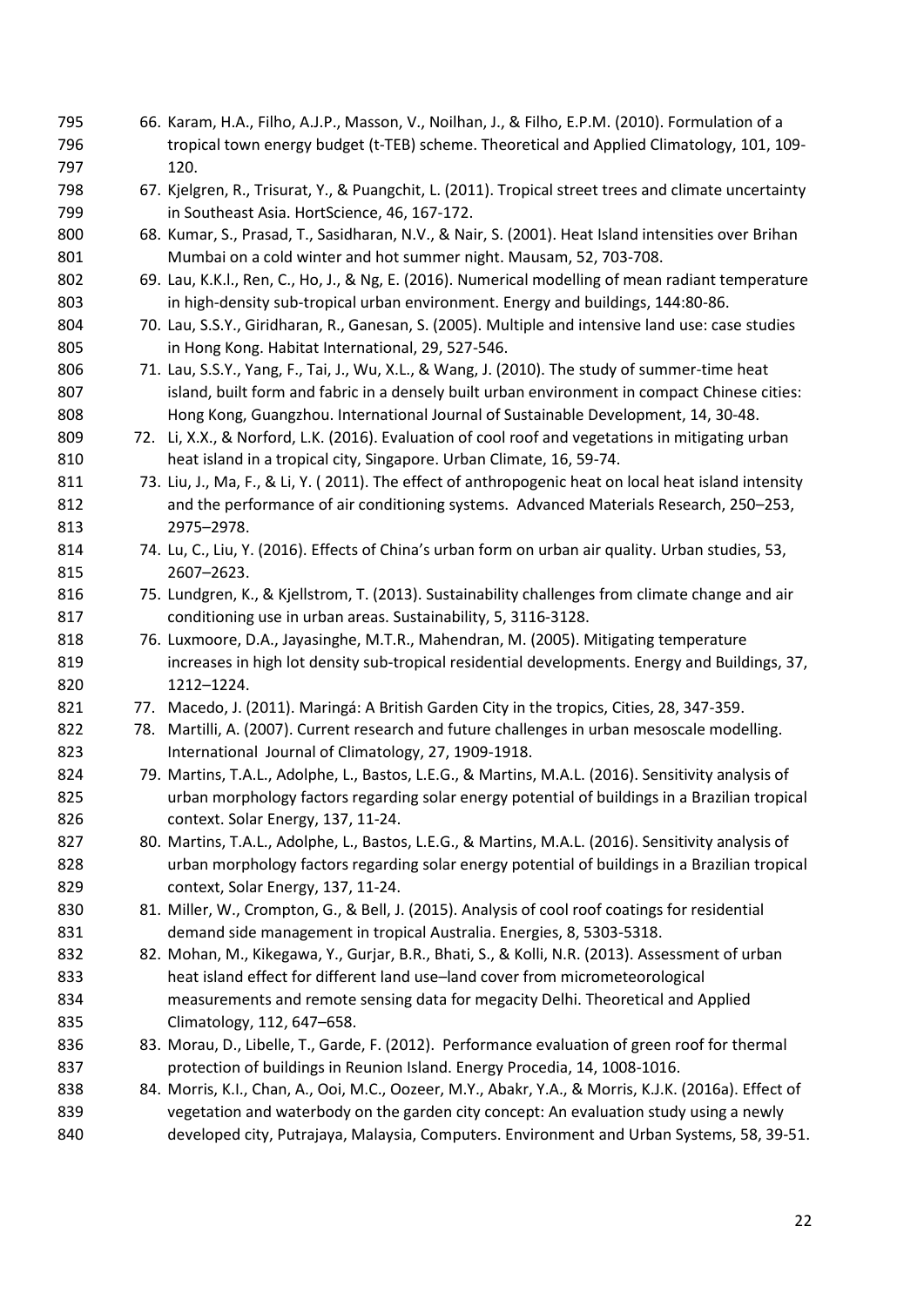| 841 |      | 85. Morris, K.I., Chan, A., Saleh, S.A., Ooi, M.C.G., Oozeer, M.Y., & Abakr, Y.A. (2016b) Numerical    |
|-----|------|--------------------------------------------------------------------------------------------------------|
| 842 |      | study on the urbanisation of Putrajaya and its interaction with the local climate, over a              |
| 843 |      | decade. Urban Climate, 16, 1-24.                                                                       |
| 844 |      | 86. Moser, S. (2010). Putrajaya: Malaysia's new federal administrative capital, Cities, 27, 285-       |
| 845 |      | 297.                                                                                                   |
| 846 |      | 87. Newton, T., Oke, T.R., Grimmond, C.S.B., & Roth, M. (2007). The suburban energy balance in         |
| 847 |      | Miami, Florida. Geografiska Annaler: Series A. Physical Geography, 89, 331-347.                        |
| 848 |      | 88. Ng, E., Chen, L., Wang, Y., & Yuan, C. (2012). A study on the cooling effects of greening in a     |
| 849 |      | high-density city: An experience from Hong Kong. Building and Environment, 47, 256-271.                |
| 850 |      | 89. Ng, W.Y., Chau, C. K., Powell, G, & Leung, T.M. (2015). Preferences for street configuration       |
| 851 |      | and street tree planting in urban Hong Kong. Urban Forestry & Urban Greening, 14, 30-38.               |
| 852 |      |                                                                                                        |
| 853 |      | 90. Ng. W., Chen, L., Wang, Y., Yuan, C. (2012). A study on the cooling effects of greening in high-   |
| 854 |      | density city: An experience from Hong Kong. Building and Environment, 47, 256-271.                     |
| 855 |      |                                                                                                        |
|     |      | 91. Nichol, J., Wong, M.S. (2005). Modelling urban environmental quality in a tropical city.           |
| 856 |      | Landscape and Urban Planning, 73, 49-58.                                                               |
| 857 |      | 92. Nichol, J.E. (1996). High-resolution surface temperature patterns related to urban                 |
| 858 |      | morphology in a tropical city: A satellite-based study. Journal of Applied Meteorology, 35,            |
| 859 |      | 135-146.                                                                                               |
| 860 |      | 93. Nichol, J.E. (1998). Visualisation of urban surface temperatures derived from satellite            |
| 861 |      | images. International Journal of Remote Sensing, 19, 1639-1649.                                        |
| 862 |      | 94. Niu. J., Liu, J., Lee, T.C., Lin, Z., Mak, C., Tse, K.T., Tang, B.S., & Kwok, K.C.S. (2015). A new |
| 863 |      | method to assess spatial variations of outdoor thermal comfort: Onsite monitoring results              |
| 864 |      | and implications for precinct planning. Building and Environment, 91, 263-270.                         |
| 865 |      | 95. Ojeh, V.N., Balogun, A.A., & Okhimamhe, A.A. (2016). Urban-rural temperature differences           |
| 866 |      | in Lagos, Climate, 4, Article 29.                                                                      |
| 867 |      | 96. Oke, T.R. (1998). The urban energy balance. Progress in Physical Geography, 12, 471-508.           |
| 868 |      | 97. Ooka, R. (2007). Recent development of assessment tools for urban climate and heat-island          |
| 869 |      | investigation especially based on experience in Japan. International Journal of Climatology,           |
| 870 |      | 27, 1919-1930.                                                                                         |
| 871 |      | 98. Pandey, A.K., Pandey, M., & Tripathi, B.D. (2015). Air Pollution Tolerance Index of climber        |
| 872 |      | plant species to develop Vertical Greenery Systems in a polluted tropical city. Landscape and          |
| 873 |      | Urban Planning, 144, 119-127.                                                                          |
| 874 |      | 99. Park, C., Schade, G.W., Werner, N.D., Sailor, D.J., & Kim, C.H. (2016). Comparative estimates      |
| 875 |      | of anthropogenic heat emission in relation to surface energy balance of a subtropical urban            |
| 876 |      | neighbourhood. Atmospheric Environment, 126:182-191.                                                   |
| 877 | 100. | Peng, L.L.H., & Jim, C.Y. (2013). Green-roof effects on neighbourhood microclimate                     |
| 878 |      | and human thermal sensation. Energies, 6, 598-618.                                                     |
| 879 | 101. | Perera, N.G.R., & Emmanuel, R. (2016). A "Local Climate Zone" based approach to                        |
| 880 |      | urban planning in Colombo, Sri Lanka. Urban Climate, DOI: 10.1016/j.uclim.2016.11.006                  |
| 881 | 102. | Qaid, A., Lamit, H.B., Ossen, D.R., Shahminan, R.N.R. (2016). Urban heat island and                    |
| 882 |      | thermal comfort conditions at micro-climate scale in a tropical planned city. Energy and               |
| 883 |      | Buildings, 133, 577-595.                                                                               |
| 884 | 103. | Qin, Y. (2015). Urban canyon albedo and its implications on the use of cool reflective                 |
| 885 |      | pavement. Energy and Buildings, 96, 86-94.                                                             |
| 886 | 104. | Quah, A.K.L., & Roth, M. (2012). Diurnal and weekly variation of anthropogenic                         |
| 887 |      | emissions in a tropical city, Singapore. Atmospheric Environment, 46, 92-103.                          |
|     |      |                                                                                                        |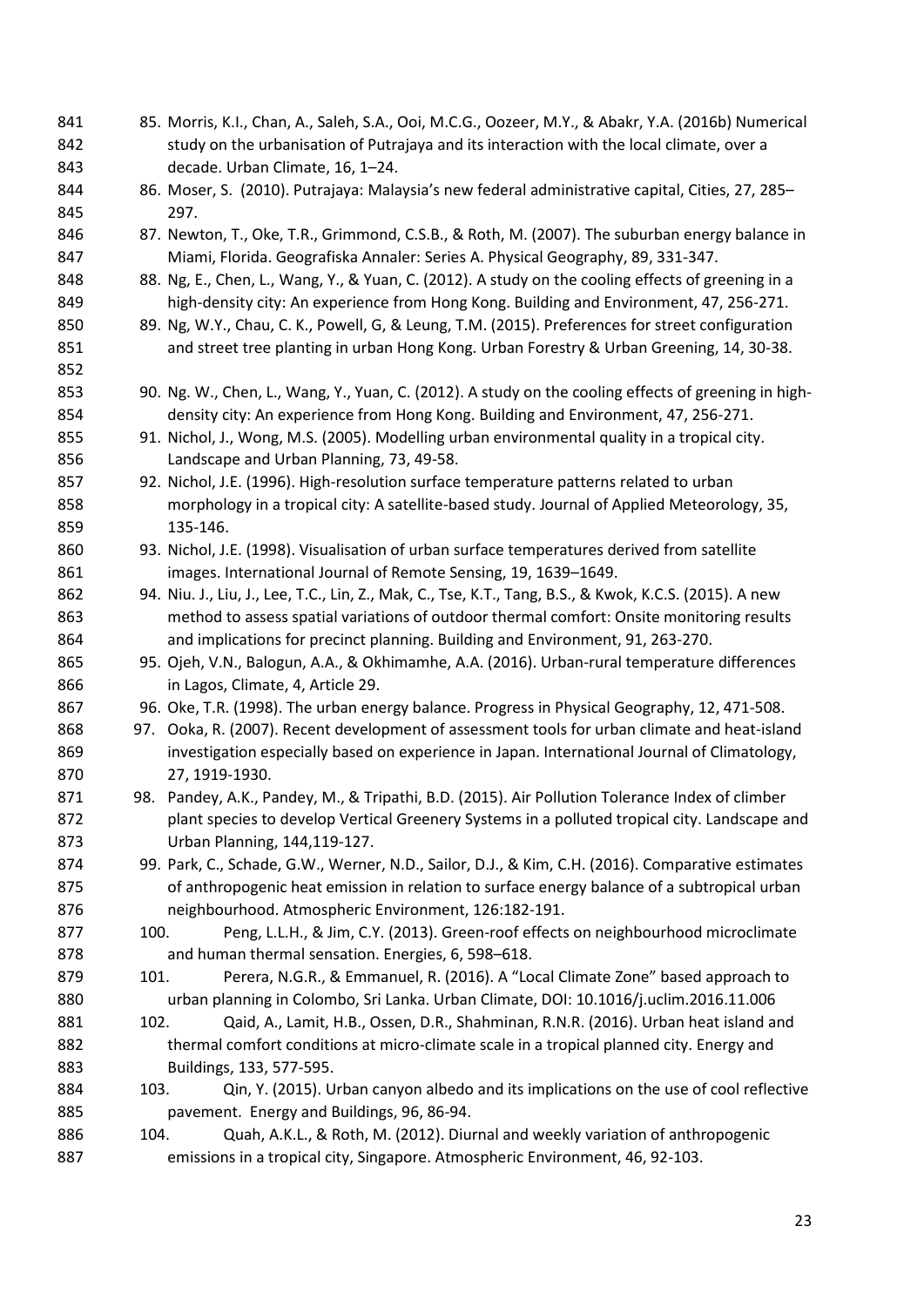105. Rajagopalan, P., Lim, K.C., & Jamei, E. (2014). Urban heat island and wind flow characteristics of a tropical city. Solar Energy, 107,159-170. 106. Raupach, M.R. (1992). Drag and drag partition on rough surfaces, Boundary-Layer Meteorology, 60, 375-395. 107. Rode, P., Keim, C., Robazza, G., Viejo, P., & Schofield, J. (2014). Cities and energy: urban morphology and residential heat-energy demand. Environment and Planning B: Planning and Design, 41, 138-162. 895 108. Roth M. (2007). Review of urban climate research in (sub) tropical regions. 896 International Journal of Climatology, 27, 1859-1873. 897 109. Roth, M., & Chow, W.T.L. (2012). A historical review and assessment of urban heat island research in Singapore, Singapore Journal of Tropical Geography, 33, 381-397. 110. Roth, M., & Lim, V.H. (2017). Evaluation of canopy-layer air and mean radiant temperature simulations by a microclimate model over a tropical residential neighbourhood. Building and Environment, 112, 177-189. 111. Roth, M., Jansson, C., & Velasco, E. (2017). Multi-year energy balance and carbon dioxide fluxes over a residential neighbourhood in a tropical city. International Journal of Climatology, 37, 2679-2698. 112. Rubel F., Kottek M. (2010). Observed and projected climate shifts, 1901-2100 depicted by 906 world maps of the Köppen-Geiger climate classification, Meteorologische Zeitschrift, 19, pp. 135-141 113. Sajjad, S.H. (2015). Study of Urban Heat Island of Karachi by Using Finite Volume Mesoscale Model. Journal of Basic & Applied Sciences, 11, 101-105. 909 114. Santamouris, M. (2014). Cooling the cities – a review of reflective and green roof mitigation technologies to fight heat island and improve comfort in urban environments. Solar Energy, 911 103, 682-703. 115. See, L., Bechtel, B., Ching, J.K.S., Feddema, J.J., Foley, M., Fritz, S., Masson, V., Mills, G., Perger, C., & Stewart, I.D. (2015). Developing a community-based worldwide urban morphology and materials database (WUDAPT) using remote sensing and crowdsourcing for improved urban climate modelling. *Joint Urban Remote Sensing Event (JURSE)*, Lausanne, 1- 4. DOI: 10.1109/JURSE.2015.7120501 116. Shafaghat, A., Manteghi, G., Keyvanfar, A., Bin Lamit, H., Saito, K., & Ossen, D.R. (2016). Street geometry factors influence urban microclimate in tropical coastal cities: A Review. Environmental and Climate Technologies, 17, 61-75. 117. Shahidan, M.F., Jones, P.J., Gwilliam, J., & Salleh, E. (2012). An evaluation of outdoor and building environment cooling achieved through combination modification of trees with ground materials. Building and Environment, 58, 245-257. 118. Sharmin, T., Steemers, K., & Matzarakis, A. (2015). Analysis of microclimatic diversity and outdoor thermal comfort perceptions in the tropical megacity Dhaka, Bangladesh, Building and Environment, 94, 734-750 926 119. Stewart, I.D., & Oke, T.R. (2012). 'Local Climate Zones' for urban temperature studies. 927 Bulletin of the American Meteorological Society, 93, 1879–1900 928 120. Stewart, I.D., Oke, T.R., & Krayenhoff, E.S. (2014). Evaluation of the 'local climate zone' scheme using temperature observations and model simulations, International Journal of Climatology, 34, 1062-1080. 931 121. Swaid, H., (1992). Intelligent urban forms (IUF) a new climate-concerned, urban planning strategy, Theoretical and Applied Climatology, 46(2): 179--191